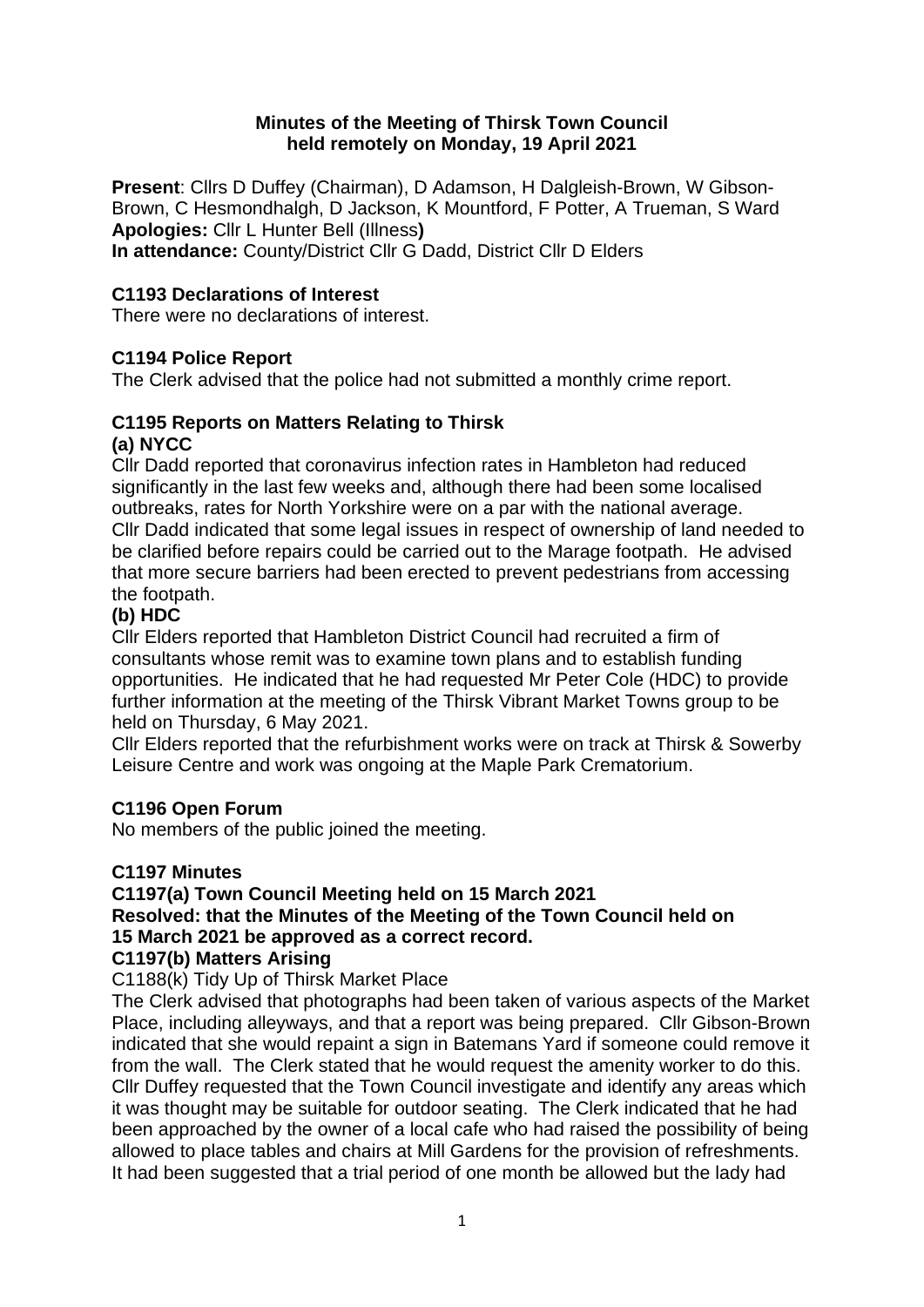advised that she would need at least six months for it to be financially viable and the matter had not proceeded.

C1189 Jasmine Harrison – Talisker Whisky Atlantic Challenge

The Clerk advised that Ms Jasmine Harrison had been pleased to be awarded the honour of Freeperson of the Parish of Thirsk. Cllr Trueman indicated that he was happy to assist if it was decided to purchase a board to be placed in the Town Hall in recognition of people who received the honour.

# **C1198 Committee Minutes and Reports**

### **C1198(a) Planning Committee – Summary dated 19 April 2021**

The meeting received a Summary of planning applications which had been considered by the Planning Committee dated 19 April 2021. **Resolved: that the Summary be received and noted.**

### **C1199 Burial Board**

Cllr Adamson reported that four memorial applications had been approved since the last meeting.

# **C1200 Correspondence/Items Raised**

### **C1200(a) Grit/Salt Bins – Norby Estate**

The meeting received an email dated 25 March 2021 from North Yorkshire County Council which confirmed that NYCC would provide two grit/salt bins before next winter, one on Percy Drive and one on the Norby Estate.

### **Resolved: that the email be noted.**

### **C1200(b) Planned Road Closure Notification – Cycling Event**

The meeting received an email dated 26 March 2021 from North Yorkshire County Council which advised of the closure of Newsham Road for two hours on 29 May 2021 and the closure of Boltby Bank for two hours on 30 May 2021.

### **Resolved: that the email be noted.**

### **C1200(c) National Association of Local Councils – Chief Executive's Bulletin**

The meeting received an email dated 26 March 2021 from the National Association of Local Councils which contained information in respect of the legislation governing the holding of remote meetings.

### **Resolved: that the email be noted.**

### **C1200(d) Commemorating Adam Bamlett**

The meeting received an email dated 7 April 2021 from Mr D Tucker which contained further information concerning his proposal to commemorate the 110<sup>th</sup> anniversary of the death of Adam Bamlett. The Clerk advised that he had requested Mr Tucker to liaise directly with Cllr Adamson.

### **Resolved: that the email be noted.**

### **C1200(e) Hambleton District Council – Local Plan Examination**

The meeting received an email dated 8 April 2021 from Hambleton District Council which advised that online post hearing consultations in respect of the Local Plan were available to view and comment upon between 8 April 2021 and 20 May 2021. **Resolved: that the email be noted.** 

### **C1200(f) BT Telephone Box Removal Consultation**

The meeting received an email dated 9 April 2021 from Hambleton District Council in respect of a consultation in preparation for the removal of public payphones. It was noted that the only payphone in Thirsk included in the consultation was the payphone in the Market Place adjacent to Thirsk Tourist Information which had been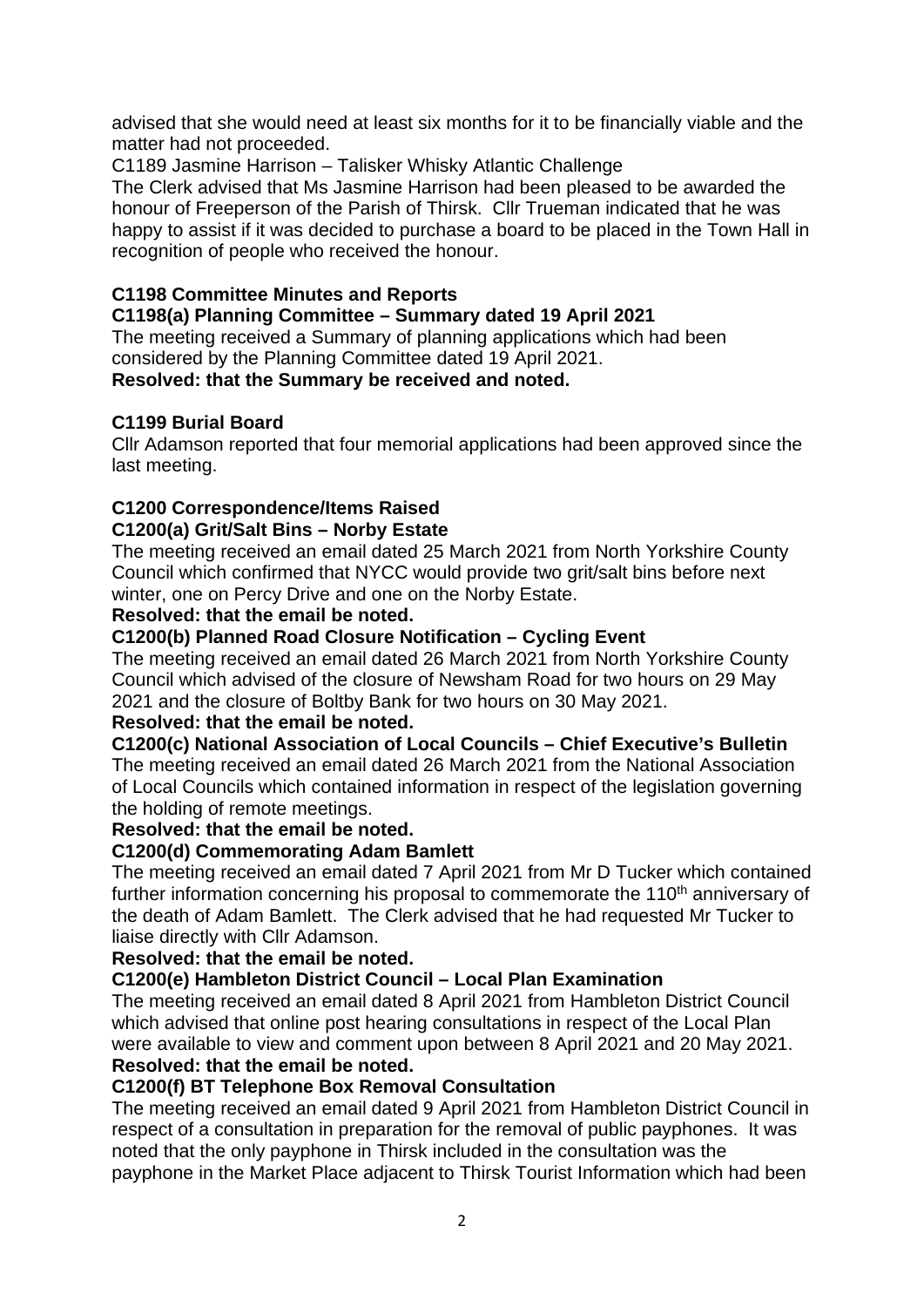used, on average, nine times per month in the last 12 months. Cllr Gibson-Brown observed that the town had been in lockdown for much of this time and that this would have affected the usage of the payphone. The Clerk read out the observations which the Town Council had submitted in response to a previous consultation, which included reference to the payphone being sited adjacent to a public access defibrillator.

#### **Resolved: that the Clerk responds to the consultation in line with the observations submitted in November 2019.**

### **C1201 Vibrant Market Towns Group**

The meeting received the Minutes of a meeting of the Thirsk Vibrant Market Towns Group which was held on Friday, 12 March 2021. Cllr Jackson advised that he was waiting for approval from Hambleton District Council in respect of the proposal that the Town Council purchase a market stall to be used at its discretion. He indicated that the new market superintendent and the Deputy Clerk had liaised in respect of the Monday market and that details concerning the market stalls would be posted on the Town Council's Facebook page each Monday morning.

### **Resolved: that the Minutes of the meeting held on 12 March 2021 be received and noted.**

### **C1202 Covid-19**

The Clerk reported that the weekly coronavirus update provided by Hambleton District Council had been emailed to Town Councillors.

### **C1203 Accounts for Payment**

The Clerk indicated that the Town Council had received a letter from Thirsk Rotary in Bloom requesting a donation of £3,000 for the present financial year. He advised that the Town Council had budgeted for a donation of £2,500, leaving a £500 shortfall. Following discussion, Members agreed that further information needed to be obtained and the Clerk suggested that the matter be considered at the next Town Council meeting.

#### **Resolved: that the accounts for payment as at 19 April 2021 be approved and cheques signed.**

### **C1204 Reports from Members/Representatives**

Cllr Hesmondhalgh reported that East Thirsk Community Hall had been awarded a grant of £16,000 from Hambleton District Council's Making a Difference programme and that the money would be put towards the costs of installing new windows and a new heating system.

Cllr Gibson-Brown enquired if any progress had been made in connection with storage facilities for the sandbags which had been left at Riverside Mews following the recent flooding. The Clerk indicated that he would contact North Yorkshire County Council to ask if they could provide grit/salt bins and that he would also need to contact Hambleton District Council as they owned the land on which it was proposed the bins should be sited.

Cllr Duffey reported that he had recently attended a wedding display at the Town Hall and that he had been impressed by the facilities.

### **The meeting closed at 7.51 pm.**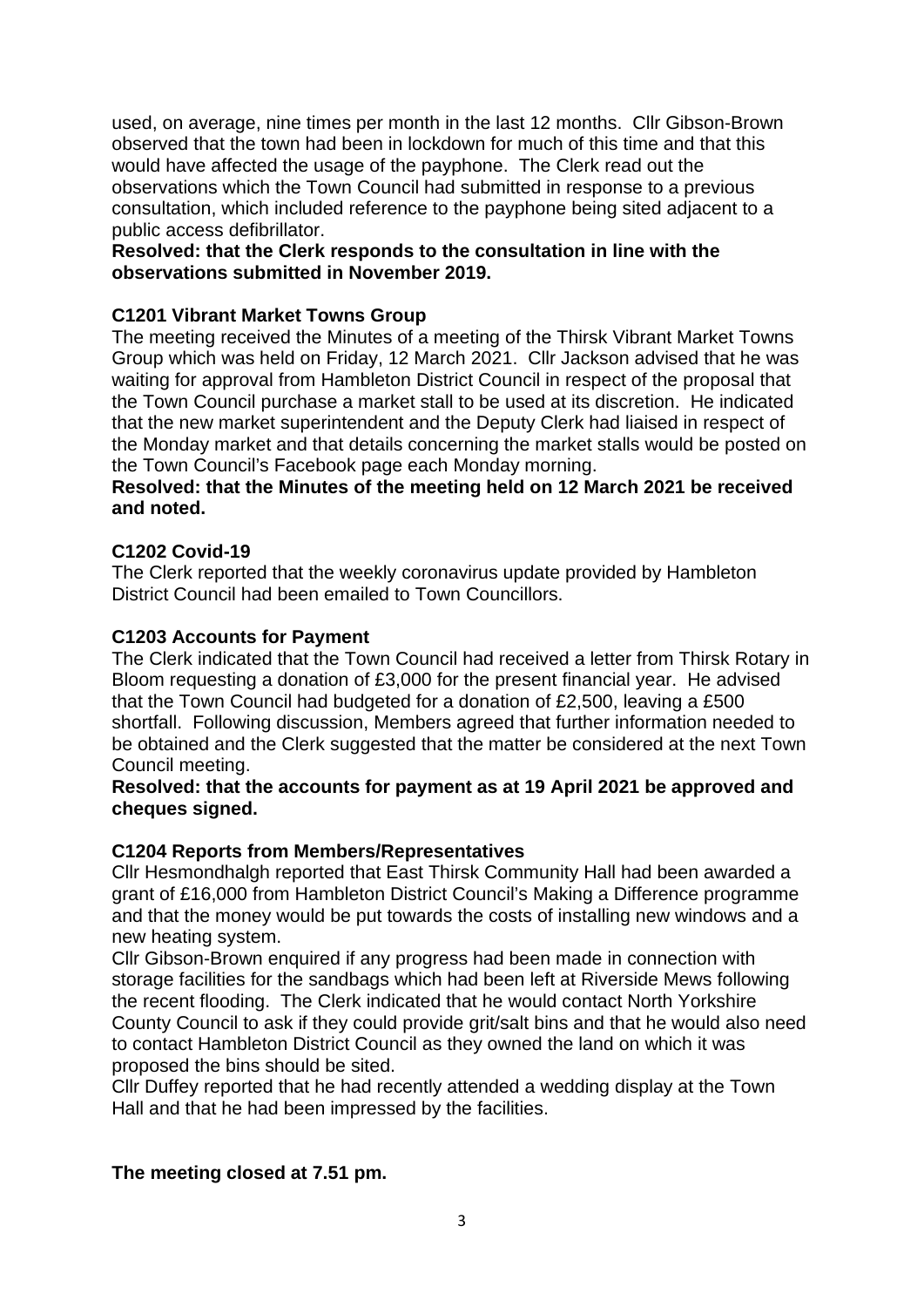### **Minutes of the Meeting of Thirsk Town Council held on Monday, 24 May 2021 at Thirsk & Sowerby Town Hall**

**Present**: Cllrs D Jackson (Chairman), D Adamson, D Duffey, W Gibson-Brown, C Hesmondhalgh, L Hunter Bell, K Mountford, F Potter, A Trueman, S Ward **Apologies:** None

**In attendance:** County/District Cllr G Dadd, District Cllr D Elders

### **C1205 Declarations of Interest**

There were no declarations of interest.

### **C1206 Police Report**

A police report, which contained the crime figures for April 2021, was circulated to Members. It was noted that no fixed penalty notices for breaches of coronavirus regulations had been issued during the week ending 16 May 2021.

#### **C1207 Reports on Matters Relating to Thirsk (a) NYCC**

Cllr Dadd gave an update concerning the closure of the public footpath and bridge between The Holmes and St James Green. He advised that a site meeting had taken place and that NYCC needed to clarify issues in respect of ownership of land before carrying out repairs. He noted that the structure of the bridge was beginning to be affected and that the repair costs were likely to be very substantial.

Cllr Dadd reported that signs had been erected in the Market Place informing of roadworks which were scheduled to take place arising from the Sowerby Gateway development. He advised that attempts had been made to minimise disruption by condensing the works as much as possible and that he had requested that works at the Town End be deferred until October.

Cllr Dadd indicated that the public consultation in respect of local government reorganisation had now closed and that an announcement was expected to be made in July 2021 by the Secretary of State.

Cllr Dadd advised that coronavirus infection rates in North Yorkshire were currently below the national average and, despite some serious spikes in Selby, rates in Hambleton were very low.

### **(b) HDC**

Cllr Elders reported that refurbishment works at Thirsk and Sowerby Leisure Centre were progressing well and that, once the work was completed, users would benefit from 24 hour access to the gym facilities.

Cllr Elders referred to a licensing application which had been submitted by The French Press, 52a Market Place, Thirsk and an application for a Certificate of Lawfulness which had been submitted by Wetherspoons (The Three Tuns Hotel). He noted that the establishments were next door to each other and that both had outside areas at the rear of the properties. Cllr Jackson advised that the Town Council had been consulted on the licensing application by The French Press but had not been consulted on the application for a Certificate of Lawfulness by Wetherspoons as this was a legal issue.

### **C1208 Open Forum**

No members of the public attended the meeting.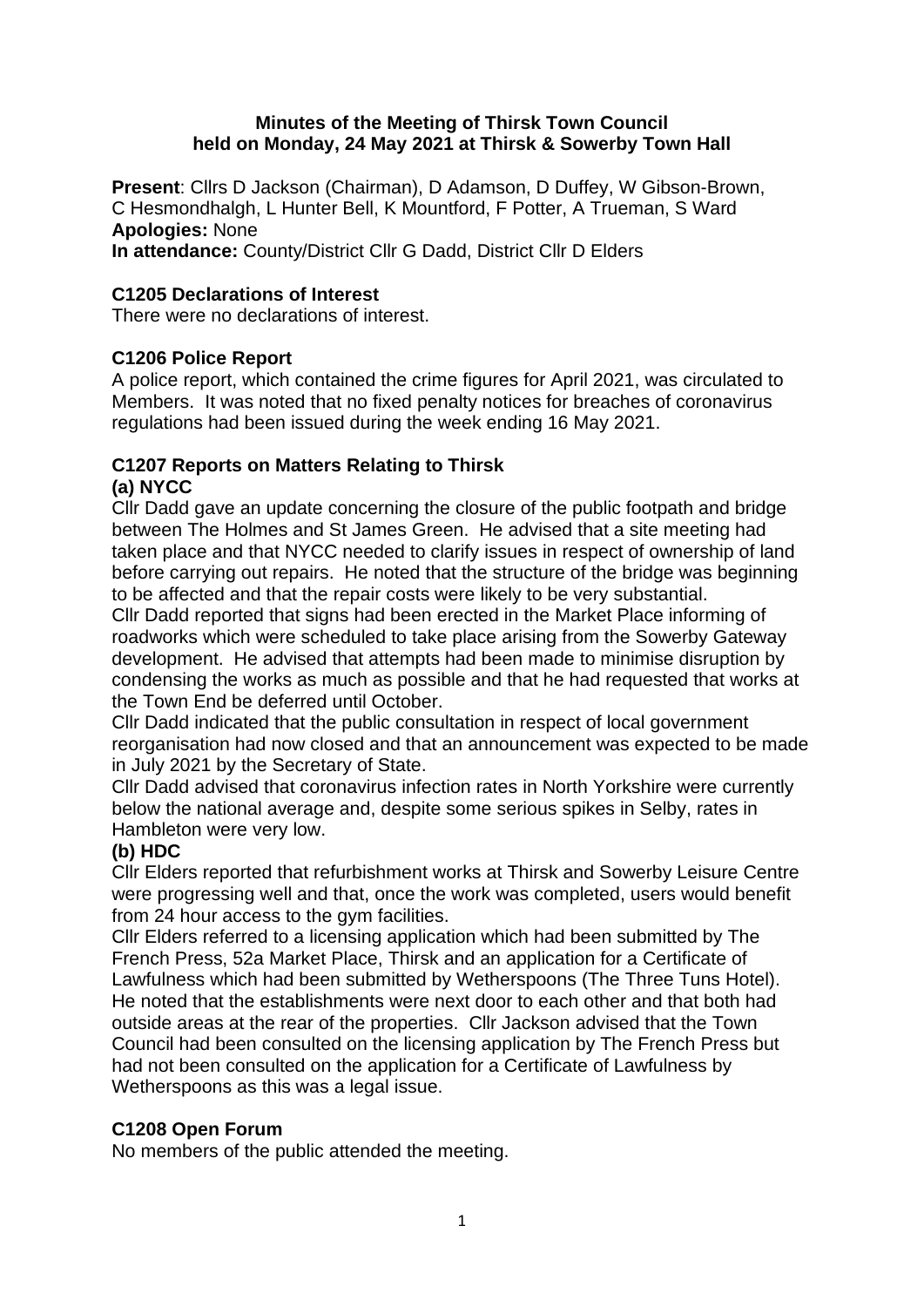### **C1209 Minutes**

**C1209(a) Town Council Meeting held on 19 April 2021 Resolved: that the Minutes of the Meeting of the Town Council held on 19 April 2021 be approved as a correct record, subject to Minute No C1204 being amended to read that "Cllr Hesmondhalgh reported that East Thirsk Community Hall had been awarded a grant of £16,000", et cetera. C1209(b) Matters Arising**

C1189 Jasmine Harrison – Talisker Whisky Atlantic Challenge

Cllr Trueman noted that the Town Hall Management Committee had agreed that a board in recognition of people who had been awarded the honour of Freeperson of the Parish of Thirsk or Sowerby could be placed in the Town Hall reception area and that a suitable board would cost approximately £200.

C1204 Reports from Members/Representatives

The Clerk advised that he had contacted both Hambleton District Council and North Yorkshire County Council in respect of a proposal to site grit/salt bins on land adjacent to the Millgate public toilets and he was waiting for Hambleton District Council to give approval.

### **C1210 Committee Minutes and Reports**

### **C1210(a) Planning Committee – Summary dated 24 May 2021**

The meeting received a Summary of planning applications which had been considered by the Planning Committee dated 24 May 2021. **Resolved: that the Summary be received and noted.**

### **C1211 Burial Board**

Nothing reported.

### **C1212 Correspondence/Items Raised**

### **C1212(a) Thirsk Rotary in Bloom – Application for Grant 2021-2022**

The meeting received a letter dated 10 April 2021 from the Rotary Club of Thirsk concerning an application for a grant of £3,000 towards the running costs of Thirsk Rotary in Bloom. The Clerk advised that he had discussed the matter with members of the Rotary Club and had received clarification in respect of the accounts. He indicated that previously a grant of £2,500 had not increased for many years and he considered that a grant of £3,000 was reasonable in view of increased costs.

### **Resolved: that the Town Council approves a donation of £3,000 to Thirsk Rotary in Bloom for 2021-2022.**

### **C1212(b) Community Infrastructure Levy Contribution**

The meeting received a letter dated 15 April 2021 from Hambleton District Council which confirmed that a Community Infrastructure Levy payment of £371.25 was to be paid to the Town Council in connection with a development on Long Street, Thirsk. **Resolved: that the letter be noted.** 

### **C1212(c) Thirsk Yarnbombers – Forthcoming Events**

The meeting received an email dated 19 April 2021 from Ms I Marwood which provided details of forthcoming displays.

**Resolved: that the email be noted.**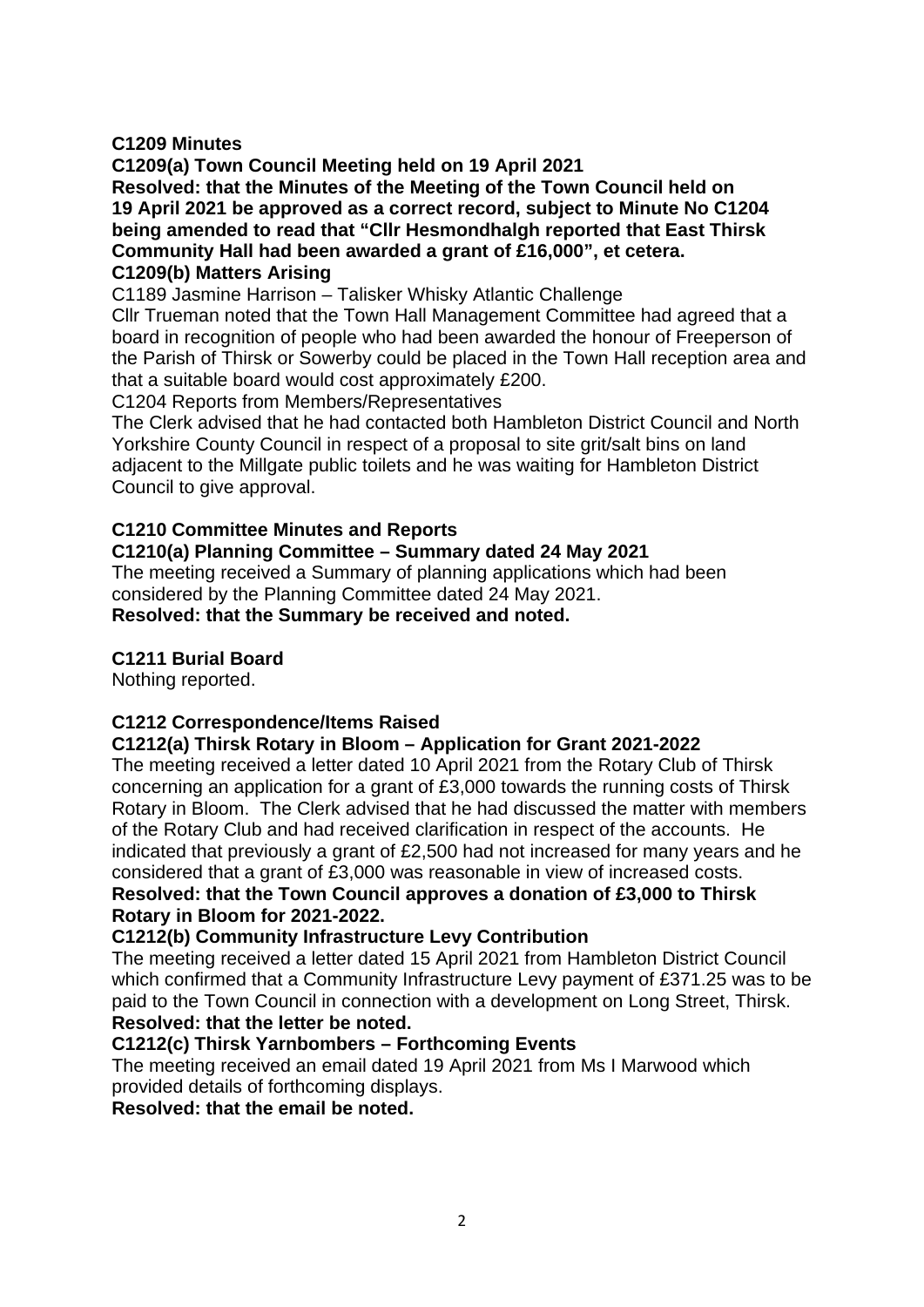### **C1212(d) Mobile CCTV Camera**

The meeting received emails dated 19 April 2021 from Ms G Allen, Hambleton District Council, and the Clerk concerning a mobile CCTV camera which the Town Council purchased in 2018. Cllr Duffey felt that HDC appeared to have taken ownership of the camera and that, although the Town Council continued to pay an annual service/maintenance fee, any request to move the camera from its position on Millgate Bridge to another location had been refused. He suggested that the Town Council should no longer retain the camera and that the money saved could be better utilised in other areas. He also noted that the Police and Safer Hambleton were the relevant bodies to deal with issues of antisocial behaviour and that the Town Council had no powers or authority in these matters. Discussion took place and Members agreed that the Town Council should not continue to pay the annual service/maintenance charges for the camera.

### **Resolved: that the Clerk contact Ms G Allen, Hambleton District Council, to discuss the possibility of HDC purchasing the Town Council's Mobile CCTV camera.**

### **C1212(e) Making a Difference Grants 2021-2022**

The meeting received two letters dated 21 April 2021 from Hambleton District Council concerning applications for Making a Difference Grants. The letters confirmed that an application to fund the setting up and running of a new Thirsk website had been successful but that an application to install solar powered lighting in various locations had not been successful.

### **Resolved: that the letters be noted.**

### **C1212(f) Thirsk Youth Club**

The meeting received a letter dated 22 April 2021 from Revd J Gillanders concerning the setting up of a new Youth Club and a request that the Town Council consider making a donation towards the running costs. Cllr Jackson advised that the Town Council had set aside £5,000 for youth provision in the current financial year. He noted that the letter included costings for various items, and he requested that Cllr Mountford examine the figures and put together an overall amount.

#### **Resolved: that Cllr Mountford liaise with Revd J Gillanders and North Yorkshire Youth to confirm the amount of donation to be awarded. C1212(g) Closed Road Car Rally 2022 – Hambleton Stages**

The meeting received an email and letter dated 26 April 2021 from Mr A Hill, Ripon Motor Sports Club Limited, concerning a proposal to run a closed road car rally in the Hambleton region of North Yorkshire in June 2022.

### **Resolved: that the email and letter be noted.**

**C1212(h) Premises Licence – The French Press, 52a Market Place, Thirsk** The meeting received an email dated 30 April 2021 from Hambleton District Council which attached an application for a premises licence in respect of The French Press, 52a Market Place, Thirsk. The Clerk advised Members in respect of some of the detail contained within the application and discussion took place.

### **Resolved: that the Town Council does not object to the grant of a premises licence for The French Press, 52a Market Place, Thirsk.**

**C1212(i) National Association of Local Councils – Chief Executive's Bulletins** The meeting received emails dated 30 April 2021 and 7 May 2021 from the National Association of Local Councils and noted the updates in respect of the legislation concerning the holding of remote meetings and an update in respect of the Non-Domestic Rating (Public Lavatories) Bill.

**Resolved: that the emails be noted.**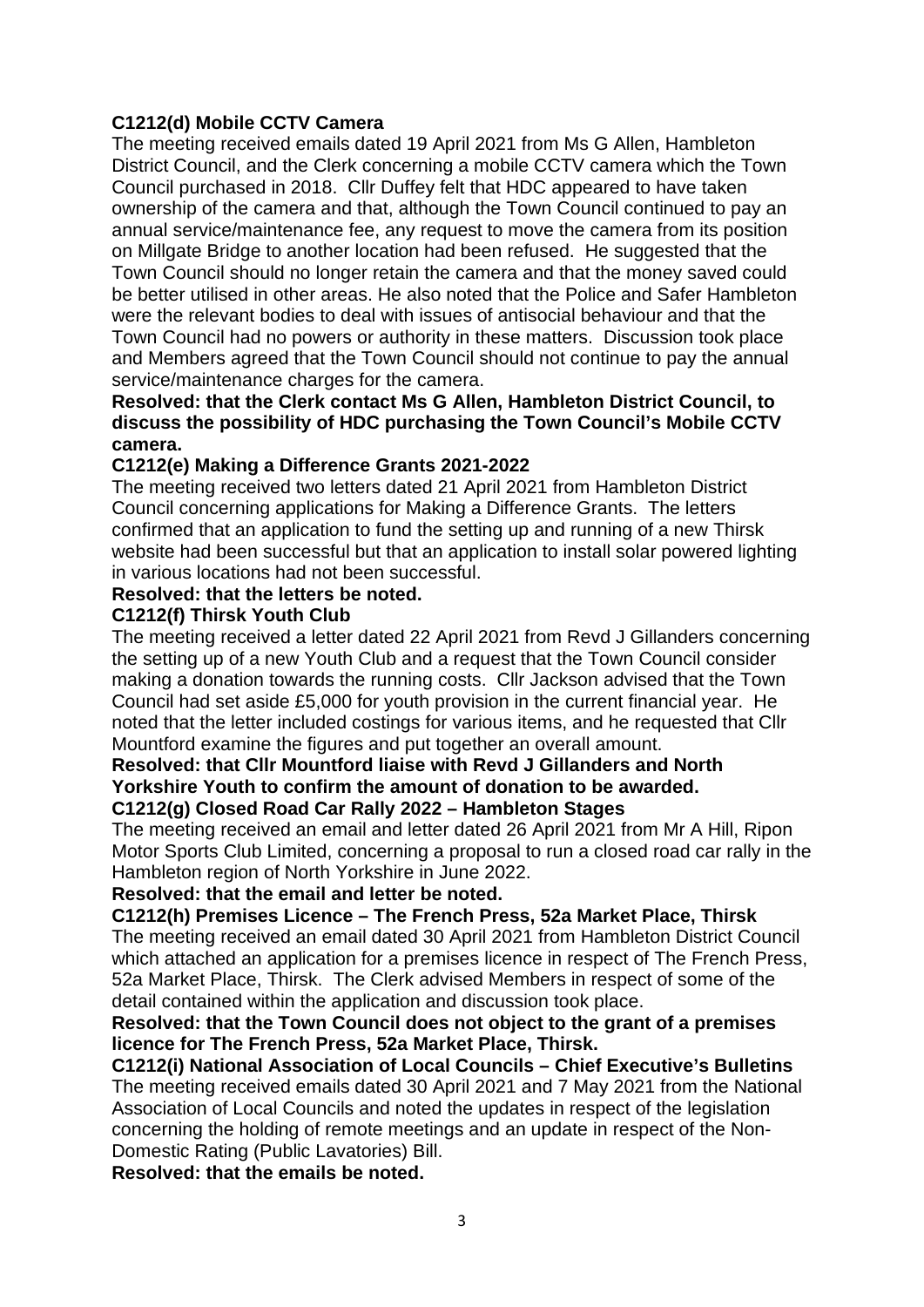# **C1212(j) News from the Friarage Hospital, Northallerton**

The meeting received an email and newsletter dated 10 May 2021 from NHS North Yorkshire Clinical Commissioning Group which provided the latest news from the Friarage Hospital, Northallerton.

### **Resolved: that the email and newsletter be noted.**

### **C1212(k) Funeral Bier – Thirsk Museum**

The meeting received an email dated 10 May 2021 from Ms S Stephenson concerning the transfer of ownership of the Town Council's old funeral bier to Thirsk Museum. Cllr Adamson believed that the bier was built in approximately 1879, around the time when the cemetery opened. He proposed that the Town Council donate the bier to Thirsk Museum so that it could form part of the Museum's displays.

### **Resolved: that the Town Council confirms the transfer of ownership of the funeral bier to Thirsk Museum.**

### **C1212(l) Planned Road Closure Notification – Masonic Lane, Thirsk**

The meeting received an email dated 11 May 2021 from North Yorkshire County Council which advised of the closure of Masonic Lane, Thirsk for a period of 11 hours between 16 and 17 June 2021.

### **Resolved: that the email be noted.**

### **C1212(m) Resignation of Cllr Hazel Dalgleish-Brown**

The meeting received an email dated 11 May 2021 from Cllr H Dalgleish-Brown concerning her decision to resign from her position as Town Councillor. Cllr Jackson stated that he was sad to see Cllr Dalgleish-Brown leave and suggested that a card and gift be purchased as a token of thanks and appreciation for her hard work on behalf of the Town Council, particularly during her time as Mayor.

### **Resolved: that the email be noted.**

### **C1212(n) East Thirsk Community Hall**

Cllr Hesmondhalgh reported that East Thirsk Community Hall had recently been affected by incidents of antisocial behaviour and asked if the Town Council could help in any way. She explained that damage had been caused on several occasions and users of the Hall had complained about incidents which they had witnessed. Cllr Duffey advised that the police were able to apply for a dispersal order in such circumstances.

#### **Resolved: that the Town Council would support an application for a dispersal order in respect of antisocial behaviour at East Thirsk Community Hall.**

### **C1213 Vibrant Market Towns Group**

The Clerk indicated that the Minutes of the Meeting held on Thursday, 6 May 2021 would be available at the next Town Council meeting.

### **C1214 Covid-19**

The Clerk advised that consideration needed to be given to the running of the Town Council office in view of the government's easing of lockdown restrictions. He suggested that a protective screen be purchased for the barrier in the reception area and that the matter be further reviewed once all staff have been fully vaccinated.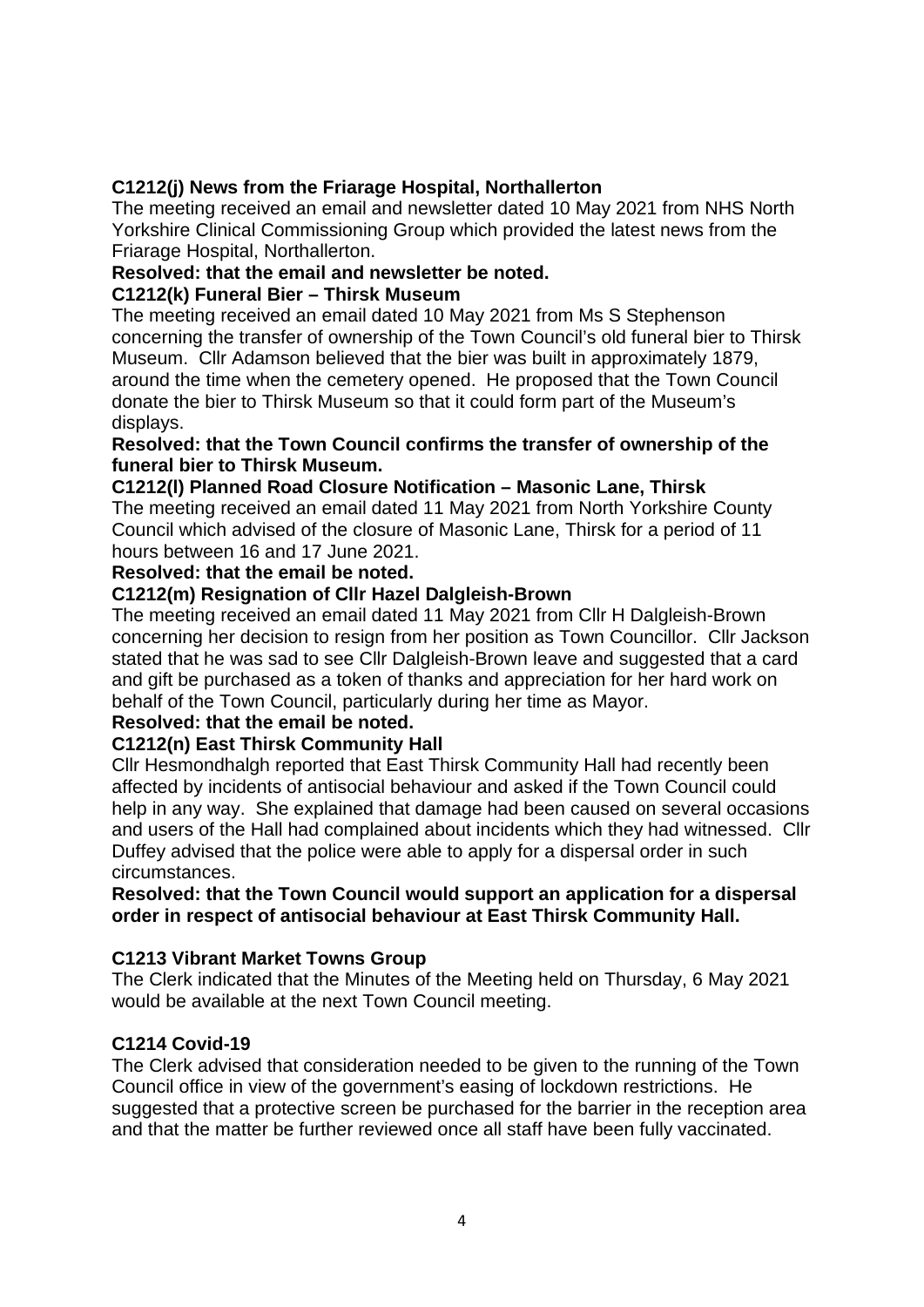### **C1215 Accounts for Payment**

### **Resolved: that the accounts for payment as at 24 May 2021 be approved and cheques signed.**

#### **C1216 Reports from Members/Representatives**

Cllr Gibson-Brown reported that she had enrolled to take part in some Flood Warden training organised by the Environment Agency.

Cllr Mountford reported that the amenity worker had done a great job in improving the appearance of Long Street as a result of weeding and re-staining the wooden flower boxes.

Cllr Jackson reported that he had attended an event in the Market Place on Saturday, 24 April 2021 when Jasmine Harrison had been presented with the awards of Freedom of the Parishes of Thirsk and Sowerby and her boat in which she had sailed the Atlantic Ocean had been on display.

**The meeting closed at 8.45 pm.**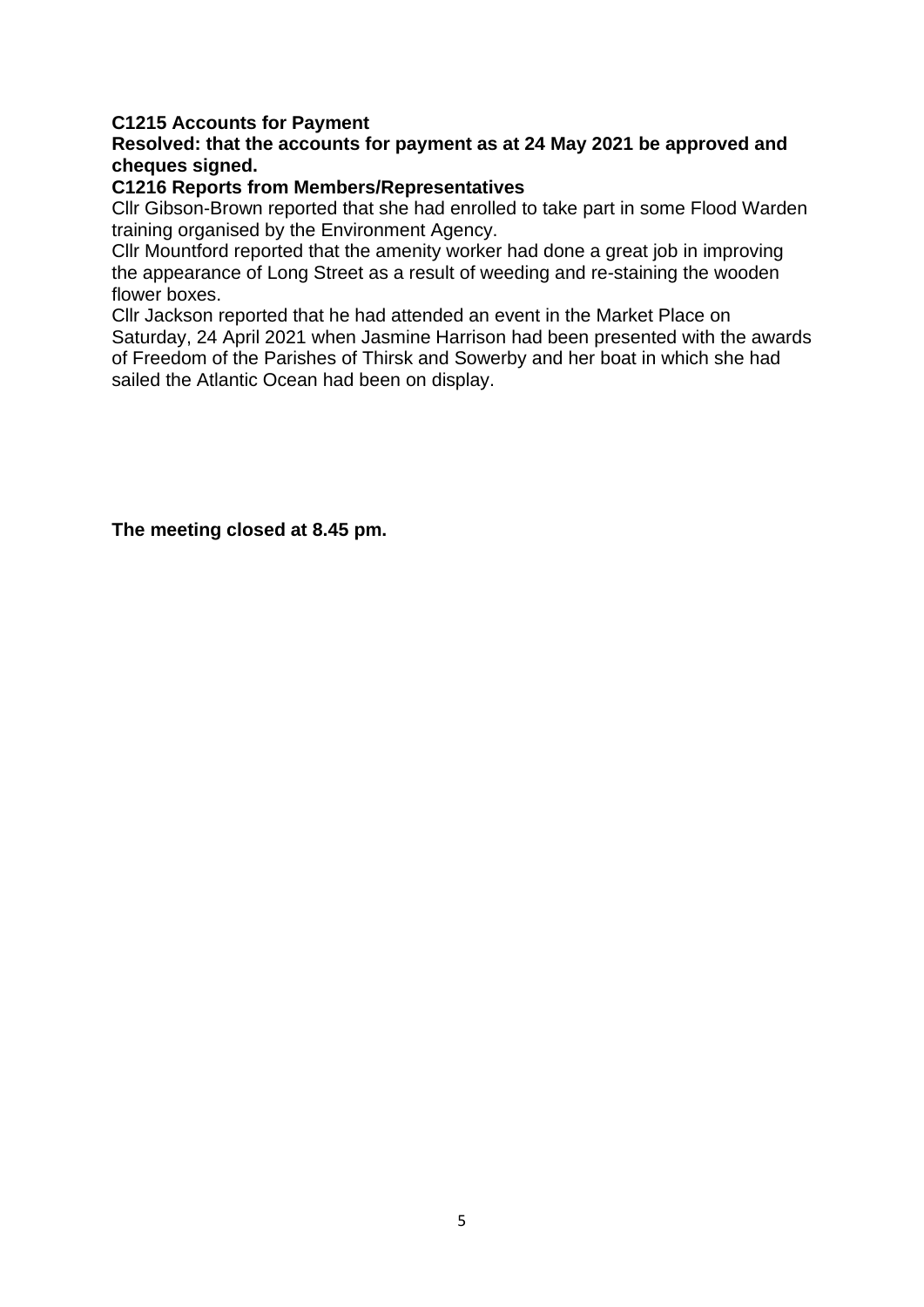### **Minutes of the Meeting of Thirsk Town Council held on Monday, 21 June 2021 at Thirsk & Sowerby Town Hall**

**Present**: Cllrs D Jackson (Chairman), D Adamson, D Duffey, W Gibson-Brown, C Hesmondhalgh, K Mountford, F Potter, A Trueman, S Ward **Apologies:** Cllr L Hunter-Bell (Holiday)

### **C1217 Declarations of Interest**

There were no declarations of interest.

# **C1218 Police Report**

Two Police Community Support Officers attended the meeting and a police report containing the crime figures for May 2021 was circulated. It was noted that there had been an increase in the number of antisocial behaviour offences but a decrease in other crimes. The police advised that they had spoken to the cleaner of the Millgate Public Conveniences following reports of antisocial behaviour and that they were carrying out regular patrols of the area.

# **C1219 Reports on Matters Relating to Thirsk**

# **(a) NYCC**

# **(b) HDC**

There were no reports from NYCC or HDC as County/District Cllr Dadd and District Cllr Elders were unable to attend the meeting.

### **C1220 Open Forum**

No members of the public attended the meeting.

### **C1221 Minutes**

# **C1221(a) Town Council Meeting held on 24 May 2021 Resolved: that the Minutes of the Meeting of the Town Council held on 24 May 2021 be approved as a correct record.**

### **C1221(b) Matters Arising**

C1207 Reports on Matters Relating to Thirsk

Cllr Jackson advised that an application for a Certificate of Lawfulness by The Three Tuns Hotel (Wetherspoons) had been withdrawn.

C1189 Jasmine Harrison – Talisker Whisky Atlantic Challenge

Cllr Trueman indicated that a quotation of £215.68 plus VAT had been received for the supply of a board to recognise people who had been awarded the honour of Freeperson of Thirsk. Sowerby Parish Council were also going to buy a board. C1212(f) Thirsk Youth Club

The Clerk advised that he had contacted Revd Jill Gillanders to discuss the financial aspects of the new youth club which she planned to run. He indicated that the youth club currently had been promised funding of £1,000 and had advised that the Town Council would consider funding the remaining initial set up costs but required charitable status to be in place before this could be done.

C1212(k) Funeral Bier - Thirsk Museum

Cllr Adamson reported that the old funeral bier had been successfully transported from the cemetery to Thirsk Museum with the assistance of the Assistant Clerk and the Amenity Worker.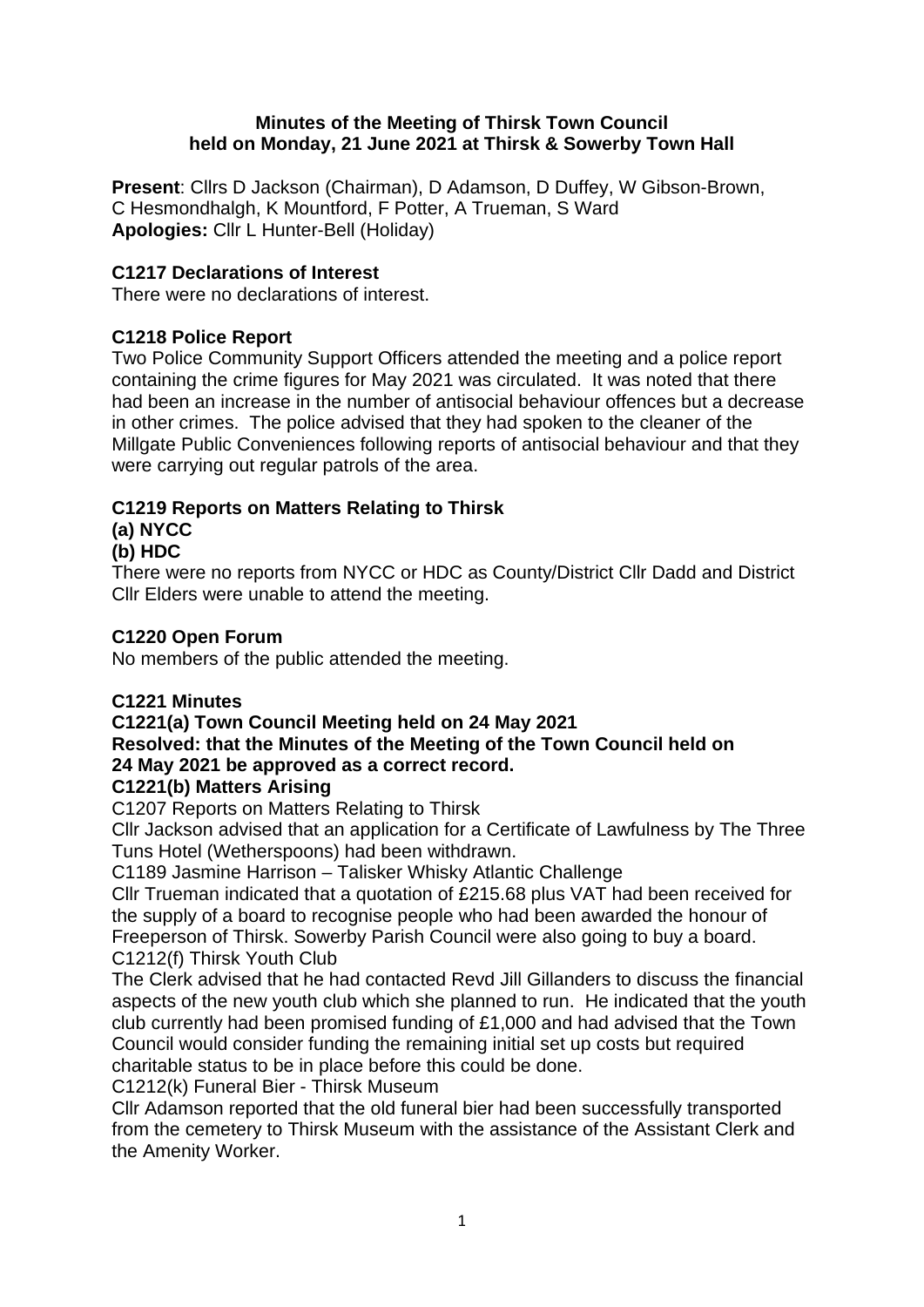### C1212(n) East Thirsk Community Hall

Cllr Jackson indicated that the issues of antisocial behaviour at East Thirsk Community Hall had been discussed at a recent meeting of the Safer Hambleton Group and he had been advised that dispersal orders could no longer be obtained. Cllr Hesmondhalgh stated that she had informed all users of the Hall that they should contact the police if there were further issues. Members noted that the police were aware of the concerns and had stated that they would attend wherever possible.

### **C1222 Committee Minutes and Reports**

**C1222(a) Planning Committee – Minutes of Meeting held on 17 May 2021** The meeting received the Minutes of a Meeting held on 17 May 2021. **Resolved: that the Minutes be received and noted.**

### **C1223 Burial Board**

**Resolved: that the applications for memorial for Michael Carver and Stephen Twiss be approved.** 

### **C1224 Correspondence/Items Raised**

### **C1224(a) Street Naming and Numbering Legislation – Certificate of Registration for the Change of Use & Name**

The meeting received a Certificate of Registration dated 18 May 2021 from Hambleton District Council concerning the change of use and name of the former AIMS House, Royal Oak Courtyard, Market Place, Thirsk to Hygge House, Royal Oak Courtyard, Market Place, Thirsk.

### **Resolved: that the Certificate of Registration be noted.**

#### **C1224(b) Yorkshire Local Councils Associations – White Rose Update**

The meeting received an email dated 28 May 2021 from Yorkshire Local Councils Association which included information concerning the holding of council meetings which could no longer be held remotely.

### **Resolved: that the email be noted.**

### **C1224(c) National Association of Local Councils – Chief Executive's Bulletin**

The meeting received a newsletter dated 28 May 2021 from the National Association of Local Councils.

#### **Resolved: that the newsletter be noted.**

### **C1224(d) Hackney Carriage and Private Hire Licensing Policy**

The meeting received an email dated 3 June 2021 from Hambleton District Council concerning proposals to revise the Council's Hackney Carriage and Private Hire Licensing Policy in light of new government guidance.

#### **Resolved: that the email be noted.**

#### **C1224(e) Street Naming and Numbering Legislation – Certification of Registration for the Change of Name/Address**

The meeting received a Certificate of Registration dated 4 June 2021 from Hambleton District Council concerning the registration and formal postal address of a property known as Destgardo, Station Road, Thirsk to Rainbows End, Station Road, Thirsk.

### **Resolved: that the Certificate of Registration be noted.**

#### **C1224(f) Yorkshire Local Councils Associations – Training Bulletin**

The meeting received an email dated 4 June 2021 from Yorkshire Local Councils Association which attached their latest training bulletin.

**Resolved: that the email be noted.**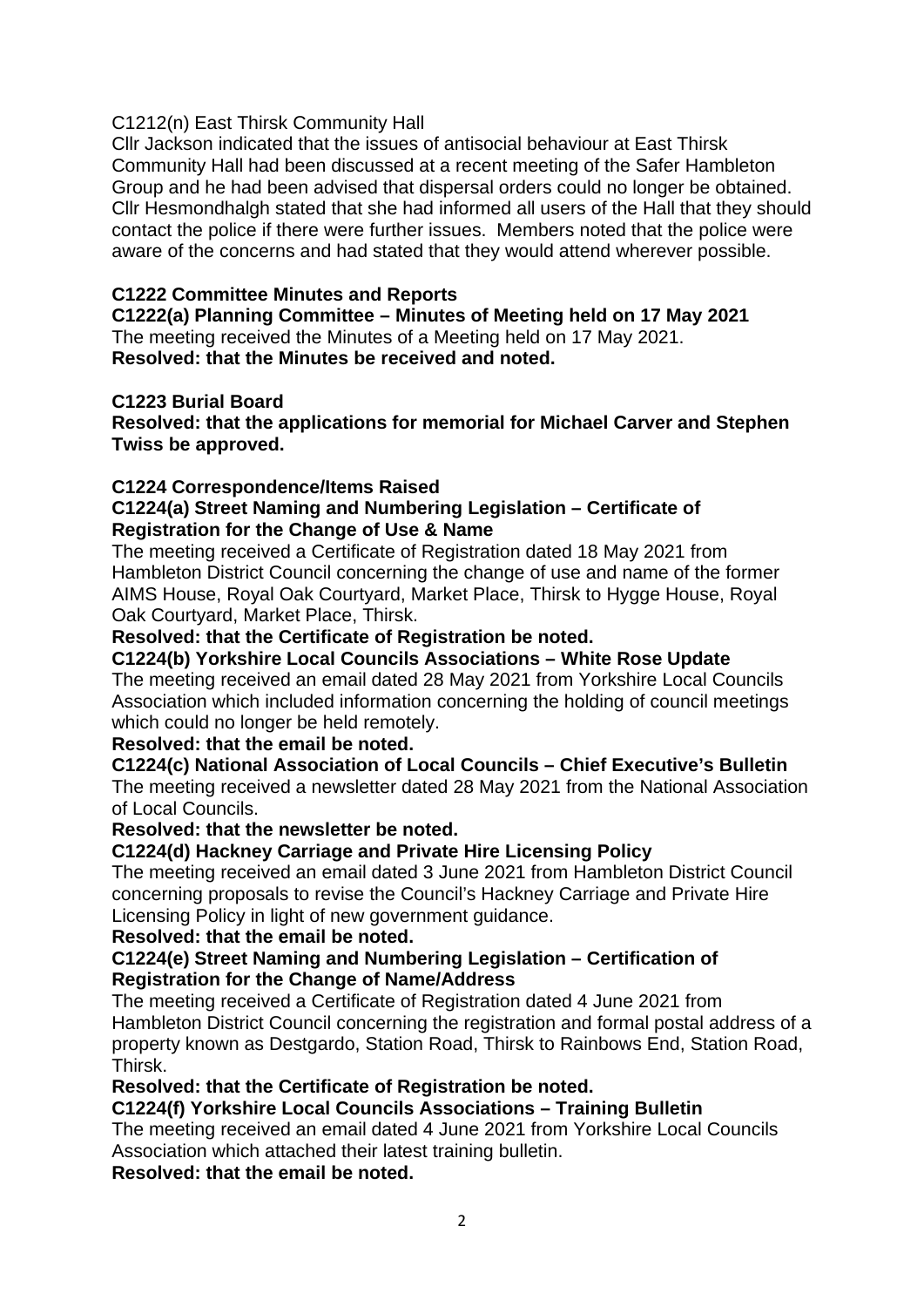### **C1224(g) Street Naming Consultation of New Development – Former Dispol UK Ltd, Station Road, Thirsk**

The meeting received a letter dated 16 June 2021 from Hambleton District Council concerning a consultation in respect of the registration and street naming of a development at the above location. Members noted that comments needed to be submitted no later than 7 July 2021.

### **Resolved: that Town Council supports a proposal that the development be named either Thomas Lord Way or Thomas Lord Drive (but not Thomas Lord Court).**

# **C1225 Vibrant Market Towns Group**

The meeting received the Minutes of the meeting held on 6 May 2021. Cllr Adamson commented that it would be almost impossible to have cycle tracks in certain areas of Thirsk. Cllr Jackson advised that the digital platform, Discover Hambleton, had agreed to publicise Thirsk's market and that the Deputy Clerk was doing a great job in publicising the market on the Town Council's Facebook page. Cllr Jackson reported that Bianco's had applied for planning permission to place temporary decking with seating on the cobbled area outside their premises. It was noted that Mr G Baragwanath was in the process of obtaining costings for a new map/noticeboard and that the new promotional website being worked on by Cllr Hunter-Bell was nearing completion

### **Resolved: that the Minutes of the Meeting held on 6 May 2021 be received and noted.**

### **C1226 Covid-19**

The Clerk advised that a meeting of the Public Conveniences Committee needed to be arranged in the near future.

### **C1227 Accounts for Payment**

### **Resolved: that the accounts for payment as at 21 June 2021 be approved and cheques signed.**

### **C1228 Reports from Members/Representatives**

Cllr Trueman commented that it was good to see the clock at St Mary's Church working once more.

Cllr Jackson reported that he had received a letter from the headteacher at Thirsk Community Primary School concerning a proposal to develop a multi-use games area on the school site. He felt that the Town Council should support the proposal and the Clerk indicated that he would prepare an appropriate letter to be sent to the headteacher.

The Clerk advised that the Town Councillor vacancy would be advertised on the Town Council's noticeboard and Facebook page and he expected that applications would be received in time to be considered at the next Town Council meeting.

### **The meeting closed at 7.47 pm.**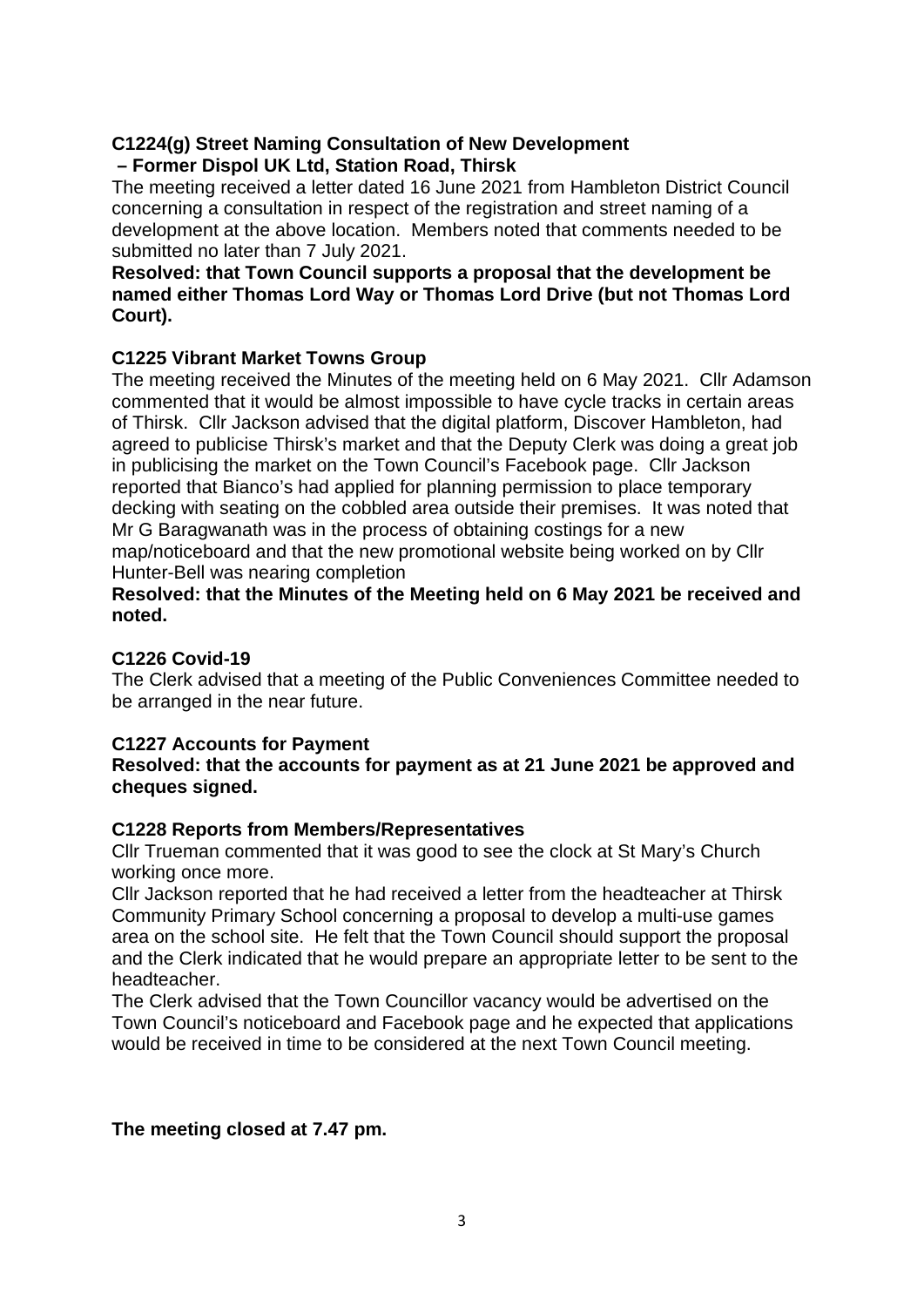### **Minutes of the Meeting of Thirsk Town Council held on Monday, 19 July 2021 at Thirsk & Sowerby Town Hall**

**Present**: Cllrs D Jackson (Chairman), D Adamson, W Gibson-Brown, C Hesmondhalgh, F Potter, A Trueman, S Ward **In Attendance**: County/District Cllr G Dadd, District Cllr D Elders **Apologies:** Cllrs D Duffey, L Hunter-Bell, K. Mountford

### **C1233 Declarations of Interest**

There were no declarations of interest.

### **C1234 Police Report**

A Police Community Support Officer attended the meeting and presented the police report and crime figures for June 2021.

Cllr Dadd noted an ongoing problem with vehicles parking on the pavement in Millgate, adjacent to Milano's, causing pedestrians to walk on the roadway.

#### **C1235 Reports on Matters Relating to Thirsk (a) NYCC**

Cllr Dadd reported on the problems that had occurred in Finkle Street on Saturday morning as a result of a water main bursting which had caused severe disruption and damage to the highway.

Cllr Dadd advised on the NYCC budget and the recurring budget deficit together with the government grant monies which had been put back down.

He noted that a decision on Local Government re-organisation was due this week. **(b) HDC**

Cllr Elders reported that HDC had appointed Genecon and Gillespies as consultants for investment plans for market towns.

He advised that the leisure centre was due to open by October 2021 with 24 hour gymnasium access.

### **C1236 Open Forum**

No members of the public attended the meeting.

### **C1237 Minutes**

**C1237(a) Town Council Meeting held on 21 June 2021 Resolved: that the Minutes of the Meeting of the Town Council held on 21 June 2021 be approved as a correct record. C1237(b) Matters Arising** No matters arising

### **C1238 Committee Minutes and Reports**

**C1238(a) Planning Committee – Minutes of Meeting held on 21 June 2021** The meeting received the Minutes of a Meeting held on 21 June 2021. **Resolved: that the Minutes be received and noted.**

### **C1239 Burial Board**

There were no applications for memorials to be approved.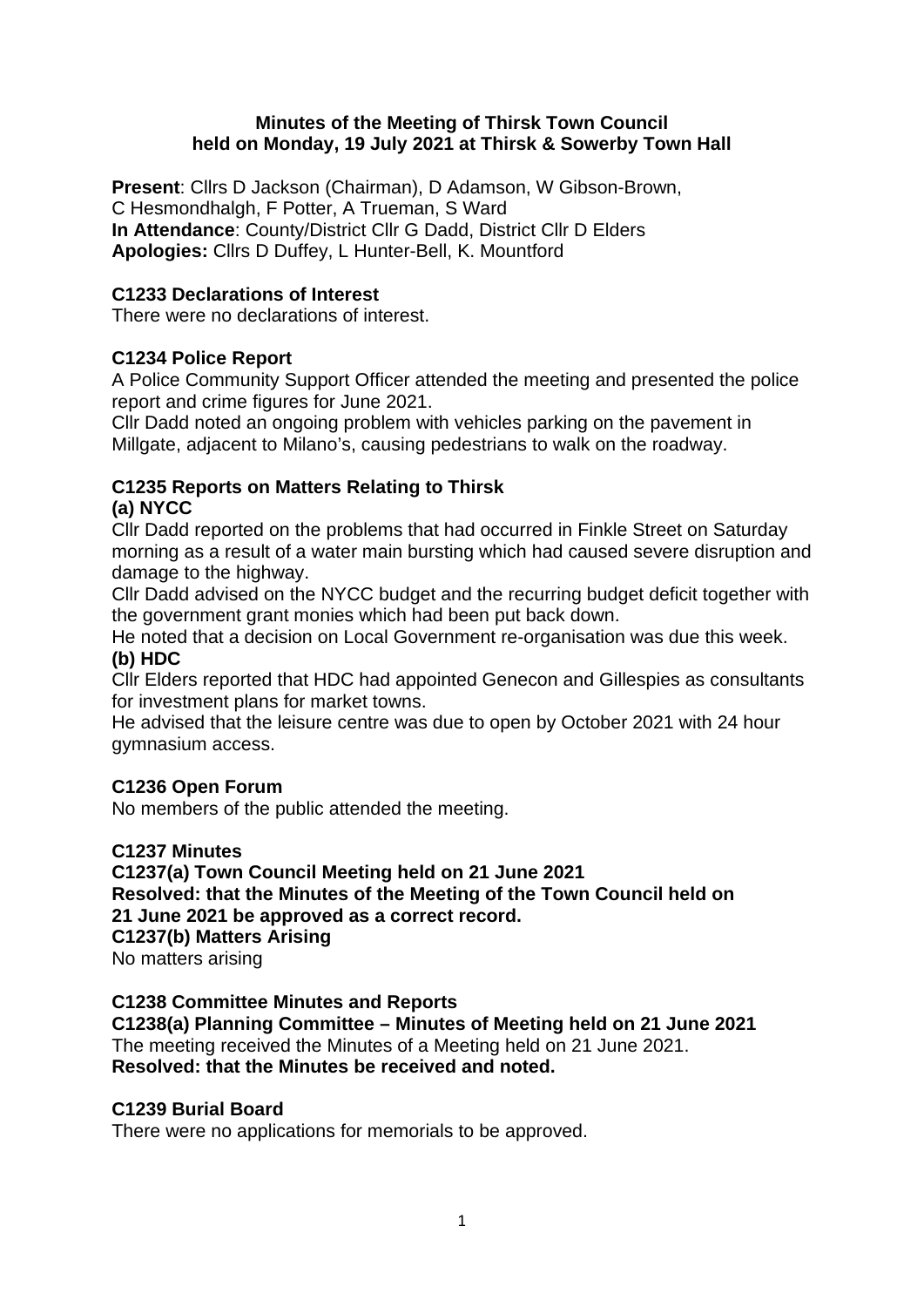### **C1240 Correspondence/Items Raised**

### **C1240(a) The Queen's Platinum Jubilee Beacons**

The meeting received an email dated 21 June 2021 from Yorkshire Local Councils Associations concerning celebrations to mark the Queen's Platinum Jubilee weekend in June 2022. Members felt that a beacon should be purchased and sited in an appropriate location.

### **Resolved: that a Platinum Jubilee Beacon be purchased, and an appropriate location for siting be examined.**

**C1240(b) National Association of Local Councils - Chief Executive's Bulletin** The meeting received a newsletter dated 9 July 2021 from the National Association of Local Councils which contained useful information on a number of topics. **Resolved: that the newsletter be noted.**

### **C1241 Town Councillor Vacancy**

Members considered five applications which had been received in respect of the Town Councillor vacancy and a paper vote took place. Following counting of the votes, it was:

**Resolved: that Ben Smith be co-opted on to Thirsk Town Council.**

### **C1242 Thirsk Improvement/Vibrant Market Town Group**

Cllr Jackson advised that a meeting had been held on the 15 July and the minutes would be circulated in due course.

HDC had agreed to purchase a market stall for use in market towns by people who wanted to try out market trading.

HDC were going to run cycle workshops in Market Towns.

### **C1243 Covid-19**

The Clerk advised that there was nothing new to report.

### **C1244 Accounts for Payment**

**Resolved: that the accounts for payment as at 19 July 2021 be approved and cheques signed.**

### **C1245 Reports from Members/Representatives**

Cllr Gibson Brown advised that she had offered to re-paint the blue plaques. She also noted that a tree was again growing from the top of the Market Place clock. Cllr Trueman questioned whether the metal arch in Bakers Alley could be cleaned and re-painted. It was noted that this would not be an easy task and that the footway would need to be formally closed.

It was noted that there had been some more antisocial behaviour issues in Johnson Close play area.

The meeting closed at 7.55 pm.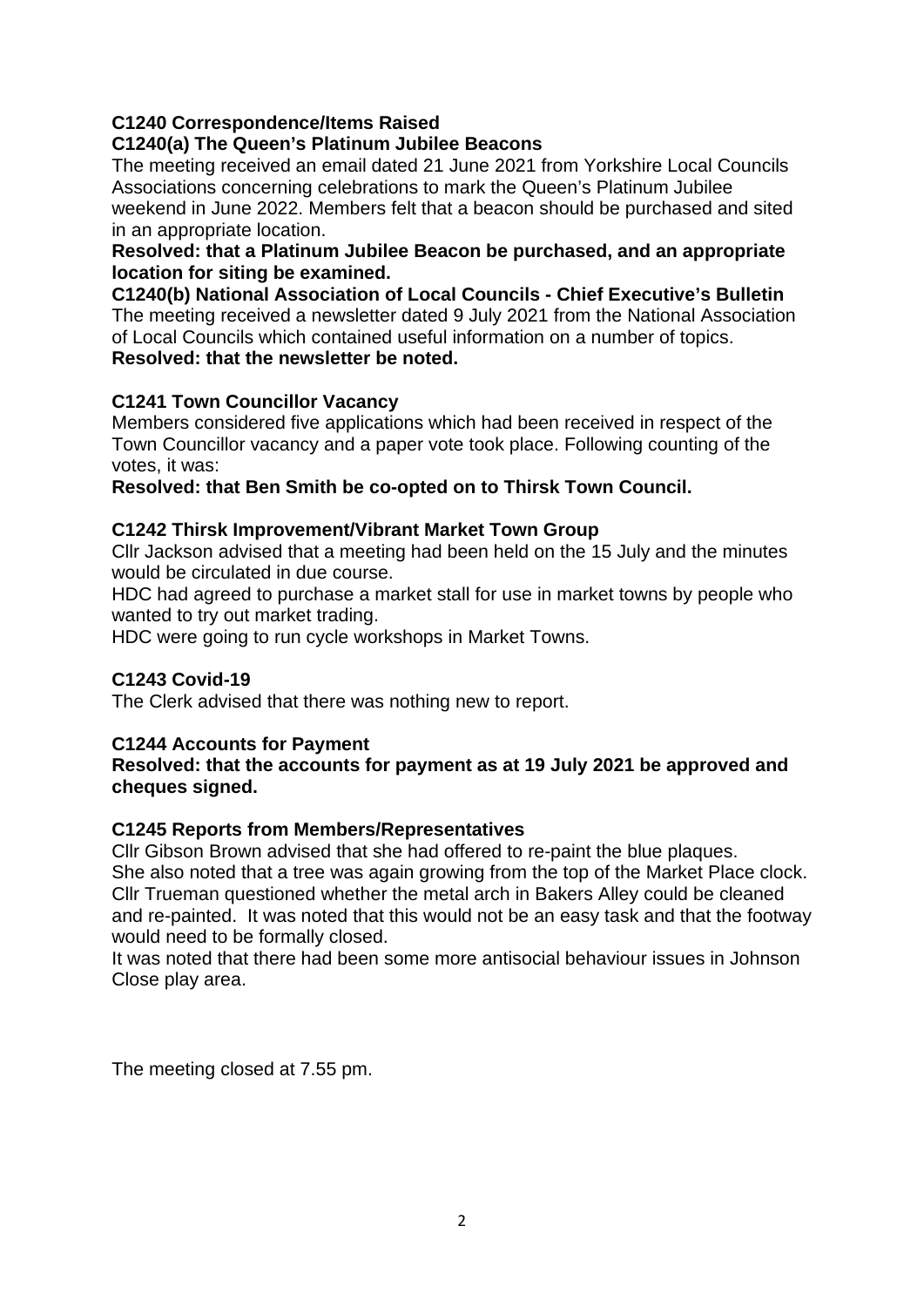### **Minutes of the Meeting of Thirsk Town Council held on Monday, 20 September 2021 at Thirsk & Sowerby Town Hall**

**Present**: Cllrs D Jackson (Chairman), D Adamson, D Duffey, W Gibson-Brown, C Hesmondhalgh, L Hunter Bell, K Mountford, F Potter, B Smith, S Ward **Apologies:** Cllr A Trueman (Holiday) **In Attendance**: County/District Cllr G Dadd, District Cllr D Elders

### **C1247 Declarations of Interest**

There were no declarations of interest.

# **C1248 Police Report**

PCSO Graham circulated the police report and went through the crime figures for August 2021.

Cllr Hesmondhalgh referred to ongoing incidents of antisocial behaviour in the vicinity of East Thirsk Community Hall. PCSO Graham indicated that the police had attended on one occasion in response to a call but the suspects had run off and disappeared when the police attended. PCSO Graham advised that the police had also been contacted in connection with an incident at the Johnson Close play area and that the area was now being checked regularly by the police.

Cllr Jackson expressed concern in respect of an incident of violence in the Market Place which the police had attended but not made any arrests and the youths had been allowed to remain in the area following the incident. The PCSO advised that the police did not have the authority to move people on in that situation. Cllr Gibson-Brown noted that there had been an occasion when football supporters had stopped off in the town, chanting obscenities and waving bottles around.

# **C1249 Reports on Matters Relating to Thirsk**

### **(a) NYCC**

Cllr Dadd reported that the proposal for a single unitary authority submitted by North Yorkshire County Council had been approved but still had to be passed by Parliament. He anticipated that the new authority would have a maximum of 90 councillors.

Cllr Dadd advised that NYCC was doing everything it could to progress repairs to the closed footpath and bridge between the Marage and St James Green but was unable to provide a timescale for when the work would be carried out.

### **(b) HDC**

Cllr Elders reported that the installation of additional electricity charging points in the Market Place had been delayed for various reasons and that he had raised the matter at HDC's cabinet.

Cllr Elders indicated that the refurbishment of Thirsk & Sowerby Leisure Centre was expected to be completed by the end of October and that car parking at the centre would be restricted to a maximum of three hours.

Cllr Elders reported that construction work at the new crematorium had been delayed by a shortage of some building materials and that the facility was now due to be completed in January 2022.

# **C1250 Open Forum**

No members of the public attended the meeting.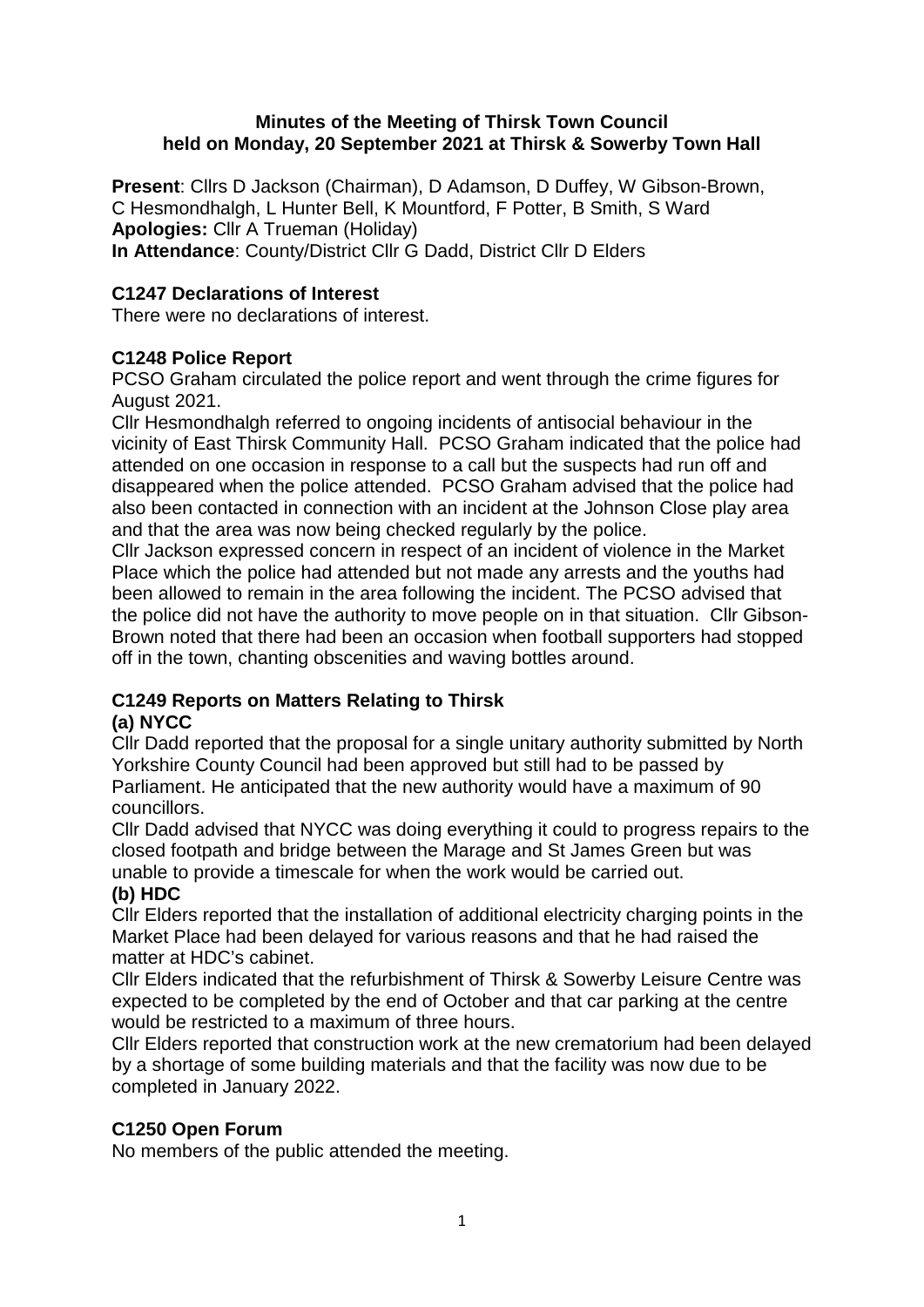### **C1251 Minutes**

**C1251(a) Town Council Meeting held on 19 July 2021 Resolved: that the Minutes of the Meeting of the Town Council held on 19 July 2021 be approved as a correct record.** 

# **C1251(b) Matters Arising**

C1245 Reports from Members/Representatives

The Clerk advised that several blue plaques had been removed and were in the process of being repainted by Cllr Gibson-Brown. The Clerk and Town Councillors thanked Cllr Gibson-Brown for undertaking the work free of charge.

The Clerk indicated that Mr C Amy, the amenity contractor, had stated that he would like to join members of the Open Areas & Greens Committee on a walkabout of open areas, if one were to take place. Cllr Hunter Bell advised that she would circulate some dates so that a walkabout could be arranged.

### **C1252 Committee Minutes and Reports**

### **C1252(a) Planning Committee – Minutes of Meetings held on 19 July 2021 and 9 August 2021**

The meeting received the Minutes of Meetings held on 19 July 2021 and 9 August 2021.

### **Resolved: that the Minutes be received and noted.**

### **C1253 Burial Board**

Cllr Adamson reported that there had been some negative comments on social media concerning maintenance of the cemetery and headstones being covered in grass. He stated that the grass cutting contractor had indicated that he had been trying out a new machine and that he would ensure that this did not happen in the future. Cllr Adamson also advised that several amounts of excess soil had been dumped in various locations around the cemetery. The Clerk indicated that he had contacted local undertakers and stonemasons in respect of the matter.

### **Resolved: that the application for memorial for John Walter Childs be approved.**

### **C1254 Correspondence/Items Raised**

### **C1254(a) Street Naming and Numbering Legislation – Certificate of Registration for New Development**

The meeting received a Certificate of Registration for New Development dated 15 July 2021 from Hambleton District Council which confirmed the registration and formal postal addresses of the former Dispol UK Ltd site, Station Road, Thirsk to be Nos. 1 to 15 Thomas Lord Drive, Thirsk.

### **Resolved: that the Certificate be noted.**

### **C1254(b) Planned Road Closure Notification – Newsham Road, Thirsk**

The meeting received an email dated 4 August 2021 from North Yorkshire County Council concerning the closure of Newsham Road, Thirsk for two days between 27 and 28 September 2021 to allow for works to provide a new BT customer connection.

### **Resolved: that the email be noted.**

### **C1254(c) Thirsk Yarnbombers - Future Displays/Projects**

The meeting received an email dated 5 August 2021 from Ms I Marwood which outlined the Yarnbombers' plans for future displays and projects under consideration. **Resolved: that the email be noted.**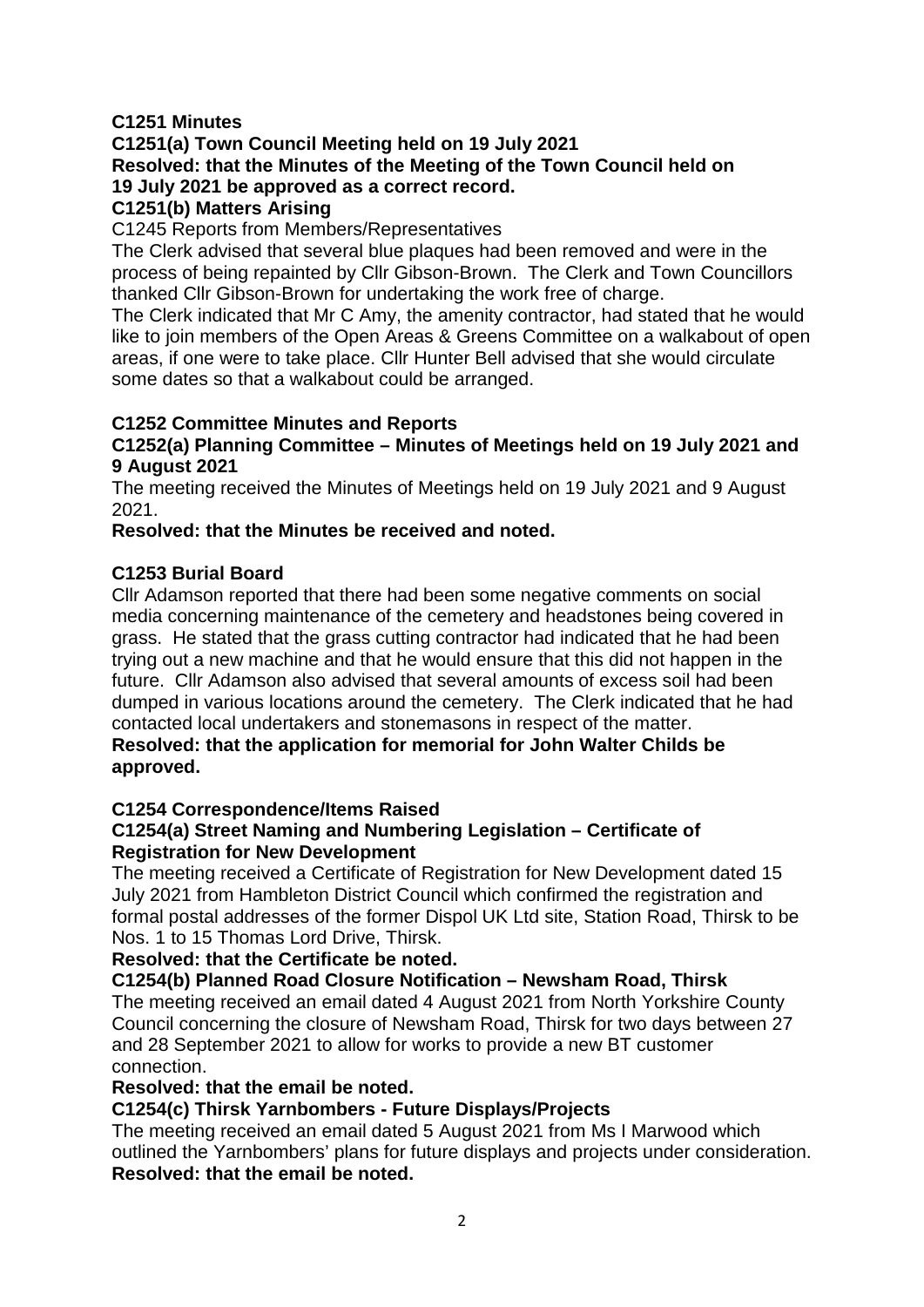### **C1254(d) Moorsbus – Application for Donation**

The meeting received an email dated 16 August 2021 from Ms H Gundry, Moorsbus CIC, which included a request that the Town Council consider making a donation of £400 to support the Moorsbus services for 2021. Discussion took place and it was noted that the service travelled through various parishes. Members agreed that the Town Council should donate the sum of £200.

### **Resolved: that the Town Council donates £200 to Moorsbus CIC.**

**C1254(e) Police and Crime Plan and Fire and Rescue Plan Consultation** The meeting received a letter dated 17 August 2021 from Mr P Allott, North Yorkshire Police, Fire and Crime Commissioner concerning a consultation on the Police and Crime Plan and Fire and Rescue Plan for 2021 – 2025. Members noted that the letter stated that Councillors had been written to individually but that no individual letters had actually been received.

#### **Resolved: that the Clerk and Town Councillors respond to the consultation on an individual basis.**

### **C1254(f) Thirsk Tourist Information Centre – Asset of Community Value**

The meeting received an email dated 27 August 2021 from Hambleton District Council which indicated that Thirsk Tourist Information Centre had been nominated as an asset of community value and would be added to the Register of Assets of Community Value.

### **Resolved: that the email be noted.**

### **C1254(g) Citizens Advice, Mid-North Yorkshire – Update**

The meeting received a letter dated 6 September 2021 from Citizens Advice, Mid-North Yorkshire which contained an update in respect of its services and a request that the Town Council consider making a donation to support its operations. **Resolved: that the Town Council donates £200 to Citizens Advice, Mid-North Yorkshire.**

### **C1254(h) Queen's Green Canopy Initiative – "Plant a Tree for the Jubilee"** The meeting received an email dated 9 September 2021 from Yorkshire Local Councils Associations concerning an initiative, backed by the North Yorkshire Lieutenancy, encouraging people to "Plant a Tree for the Jubilee", thereby providing a legacy for future generations to enjoy whilst helping to tackle climate change. Cllr Mountford advised that Thirsk Community Primary School's PTA was considering planting some trees and may be interested in becoming involved with the initiative.

**Resolved: that Cllr Mountford liaise with the North Yorkshire Lieutenancy and Thirsk Community Primary School's PTA in respect of the Queen's Green Canopy Initiative.**

### **C1254(i) White Rose Update – Yorkshire Local Councils Associations**

The meeting received a newsletter dated 10 September 2021 from Yorkshire Local Councils Associations.

### **Resolved: that the White Rose Update/Newsletter be noted.**

**C1254(j) Thirsk and Sowerby Remembrance Parades 2021**

The meeting received an email dated 2 September 2021 from Hambleton District Council concerning temporary road closure orders in connection with the Remembrance Parades in November 2021.

#### **Resolved: that the email be noted.**

### **C1255 Johnson Close Play Area**

The meeting received email correspondence dated 28 August 2021 and 31 August 2021 concerning ongoing problems of antisocial behaviour at the Johnson Close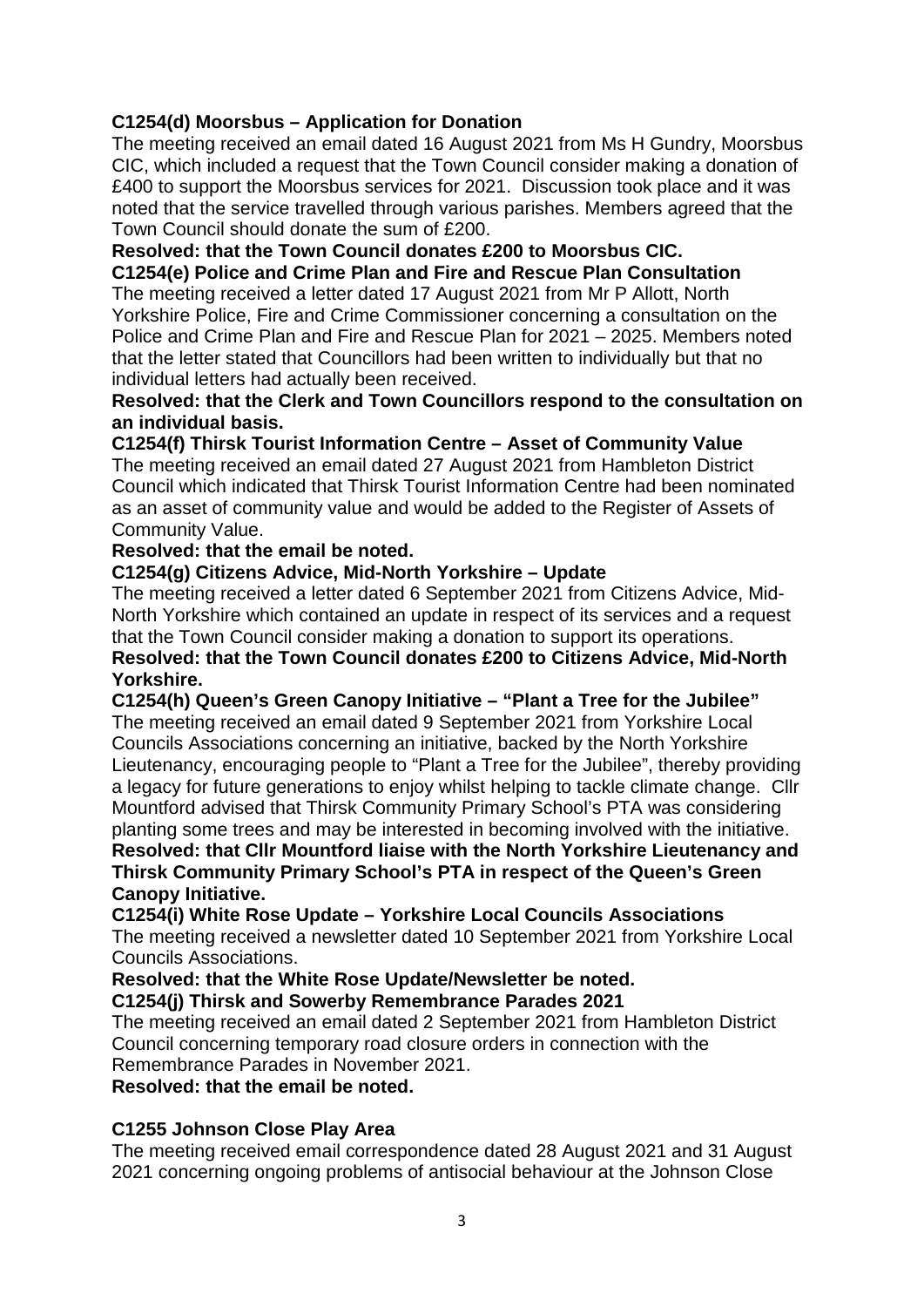play area. The Clerk indicated that he and Cllrs Jackson and Trueman had visited the play area on Friday, 17 September 2021 and found the play area to be in a neat and tidy condition. Cllr Ward advised that residents who lived near the play area regularly removed litter which had been left by youngsters on an evening. The Clerk stated that he had requested Safer Hambleton to move the mobile CCTV camera to the play area but that this had not happened. Town Councillors considered a number of suggestions which had been put forward. These included the installation of fencing/locking the play area on an evening and, as a last resort, removal of the play equipment. Cllr Jackson suggested that the Clerk contact the manager of the Nisa shop on Long Street to see if he could help in any way.

- **Resolved:**
- **(i) that clarification be obtained in respect of planning conditions applicable to the play area;**
- **(ii) that quotations be sought:**
	- **(a) to install fencing and a lockable gate;**
	- **(b) to remove the play equipment.**

### **C1256 East Thirsk Community Hall - Antisocial Behaviour**

Cllr Hesmondhalgh updated Members in respect of ongoing antisocial behaviour in the vicinity of East Thirsk Community Hall. Cllr Smith suggested that Thirsk School be contacted to alert them of the difficulties and Cllr Jackson suggested that a representative from the school be invited to the next meeting of the youth group which was due to take place in October 2021.

### **C1257 Covid-19**

The Clerk advised that there was nothing new to report.

### **C1258 Accounts for Payment**

**Resolved: that the accounts for payment as at 20 September 2021 be approved and cheques signed.**

### **C1259 Reports from Members/Representatives**

Cllr Gibson-Brown asked whether Mr C Amy could be requested to remove some very low hanging branches near the river at Mill Gardens. The Clerk stated that he would visit the area to examine the nature of the work which needed to be carried out.

Cllr Gibson-Brown enquired if progress had been made with regard to storage facilities for sandbags which were provided by Hambleton District Council in the event of a flood risk. The Clerk advised that permission had been obtained from HDC to site two salt/grit bins on land adjacent to Millgate car park and that he would order the bins in the next few days.

Cllr Mountford noted that the fencing along the Holmes was being painted by the amenity worker and that it was looking much tidier.

Cllr Jackson advised that the churchwardens of St Mary's Church had agreed to show a small group of Town Councillors around the workings of the church clock and suggested that some Members might be interested in taking part in a visit.

### **The meeting closed at 8.28 pm.**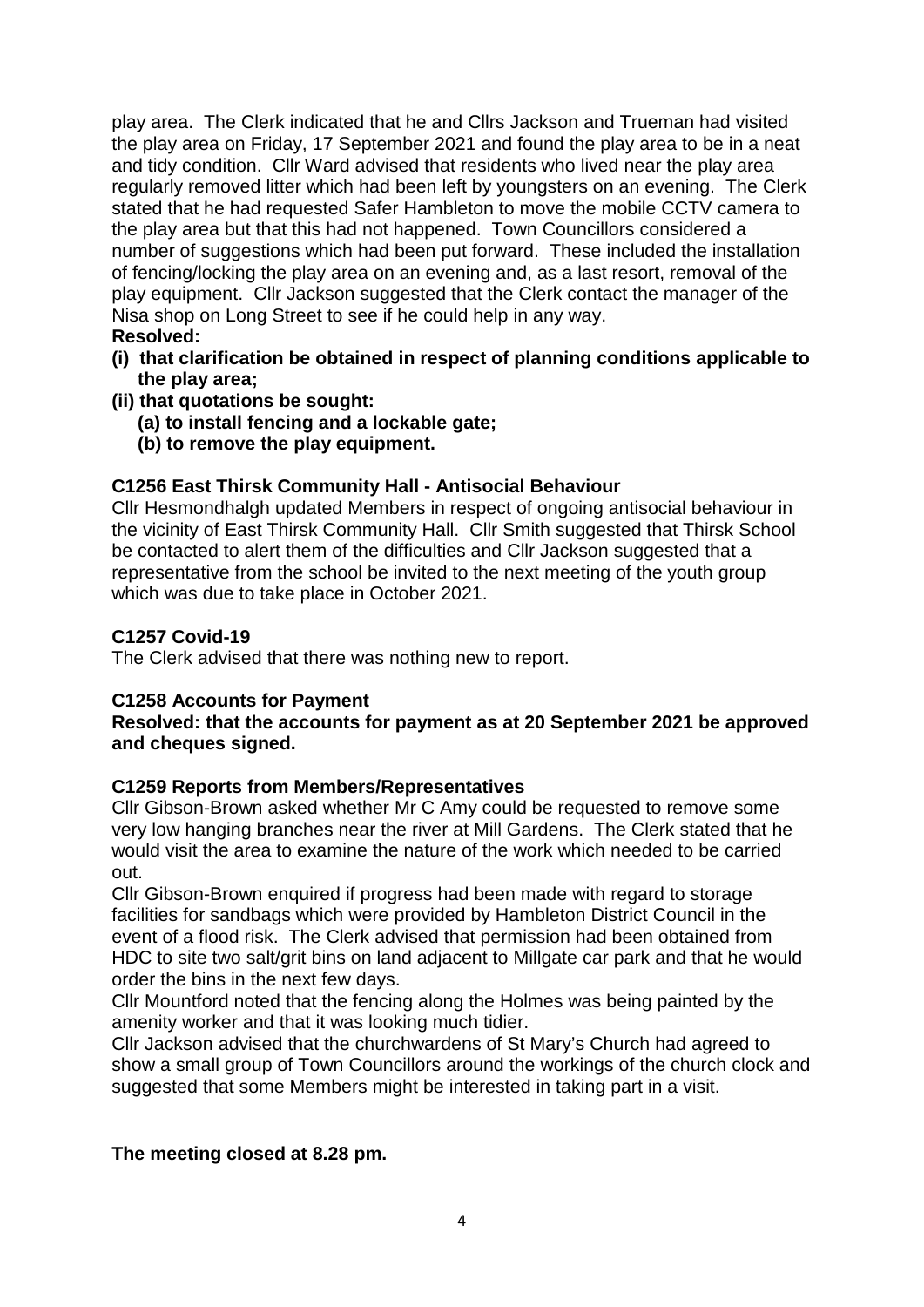#### **Minutes of the Meeting of Thirsk Town Council held on Monday, 18 October 2021 at Thirsk & Sowerby Town Hall**

**Present**: Cllrs D Jackson (Chairman), D Adamson, D Duffey, C Hesmondhalgh, K Mountford, F Potter, B Smith, S Ward

**Apologies:** Cllrs W Gibson-Brown (Illness), L Hunter Bell (Illness), A Trueman (Holiday)

**In Attendance**: County/District Cllr G Dadd, District Cllr D Elders

The Clerk advised that a letter of resignation had been received from Cllr L Hunter Bell advising that, unfortunately, due to her involvement in Thirsk Lodge Barns, she was unable to commit time to the Town Council.

### **C1260 Declarations of Interest**

There were no declarations of interest.

### **C1261 Police Report**

There was no police representative in attendance. Members noted that PCSO Graham had submitted a police report by email which included the crime figures for September. Discussion took place concerning ongoing problems of antisocial behaviour at East Thirsk Community Hall.

#### **C1262 Reports on Matters Relating to Thirsk (a) NYCC**

Cllr Dadd reported that contractors would soon be commencing work to repair the riverside footpath on the Marage.

Cllr Dadd advised that at the present time there was only informal feedback in respect of the new unitary authority.

### **(b) HDC**

Cllr Elders reported that the refurbishment of Thirsk and Sowerby Leisure Centre was almost complete and that it was hoped that the handover by the builders would take place by the end of October. He noted that the car park would then be open for use by leisure centre users and the surrounding apartments.

Cllr Elders advised that the new crematorium was now expected to be completed early in the New Year and that invitations would be sent to parish councils to visit the facility.

Cllr Elders reported that the Making a Difference funding scheme had been relaunched and was again open for applications.

Cllr Elders noted that some visitors to Thirsk had been unhappy at receiving parking tickets as they felt that the signage was unclear. Cllr Potter commented that she was frequently asked whether a ticket was required.

### **C1263 Open Forum**

### **Resolved: that standing orders be suspended**

Three residents from Johnson Close attended the meeting and told of their personal experiences regarding the daily behaviour of youths attending this area, ranging from doors and windows being knocked on, youths urinating on the play equipment, drug taking, drinking alcohol and threatening behaviour. One resident stated that he had been informed that the park had a reputation locally as being the place to meet. The police are called regularly by 999 calls.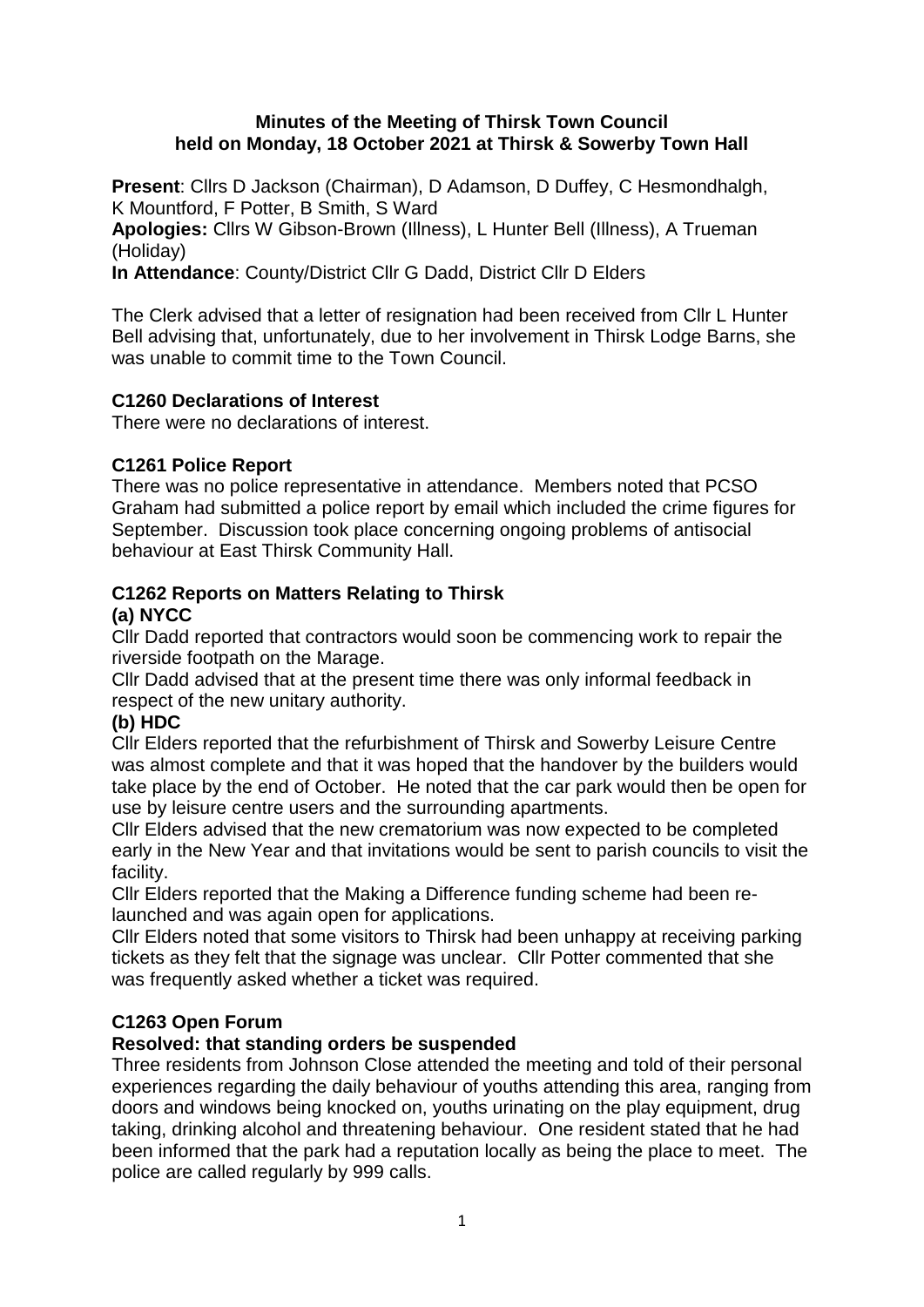Suggestions were put forward regarding fencing and locking the park each evening but there were issues in respect of locking the area. There was discussion regarding the removal of the play equipment which would result in smaller children being deprived of a place to visit and play. The majority of the trouble in the area occurred between 4.00 pm and 10.00 pm on weekday evenings and throughout the day on weekends and school holidays.

Cllr Duffey stated to the residents that the Town Council has requested Safer Hambleton to site a mobile CCTV camera on Johnson Close but this had not been approved. Cllr Mountford stated that a group of youths had recently been on the roof of East Thirsk Community School, throwing toys from the nursery around. Cllr Elders encouraged the residents present to continue to report each matter to the local police. Cllr Jackson stated that the headmistress of the local secondary school had been contacted. The Clerk advised that the Safer Hambleton Group and the police had advised that the level of the problems reported did not justify a camera being sited. Cllr Jackson suggested that another approach be made to the Safer Hambleton Group with the support of Cllr Elders and Cllr Dadd. Cllr Hesmondhalgh asked if the same residents might attend the next meeting of the Town Council on Monday, 15<sup>th</sup> November 2021 when the local police should be in attendance. **Resolved: that standing orders be reinstated.** 

### **C1263 Minutes**

**C1263(a) Town Council Meeting held on 20 September 2021 Resolved: that the Minutes of the Meeting of the Town Council held on 20 September 2021 be approved as a correct record.**

### **C1264 Committee Minutes and Reports**

**C1264(a) Planning Committee – Minutes of Meeting held on 20 September 2021** The meeting received the Minutes of the Meeting held on 20 September 2021. **Resolved: that the Minutes be received and noted.**

#### **C1265 Burial Board**

Cllr Adamson reported that there had been an issue regarding grass cuttings on headstones and this had been taken up with the contractors.

#### **Resolved: that the applications for memorial for Mary Lee, Marjorie Thompson and Adrianna Carver be approved.**

### **C1266 Correspondence/Items Raised**

#### **C1266(a) Great North Air Ambulance Service**

The meeting received a letter dated 17 September 2021 from the Great North Air Ambulance Service which contained a request that the Town Council consider making a donation towards its operating costs. Members noted that the service was not local to Thirsk.

#### **Resolved: that the letter be noted.**

**C1266(b) Planned Road Closure Notification – Thirsk Industrial Park, Thirsk**

The meeting received an email dated 27 September 2021 from North Yorkshire County Council concerning the closure of the road on Thirsk Industrial Park to enable the installation of a new water main.

**Resolved: that the email be noted.**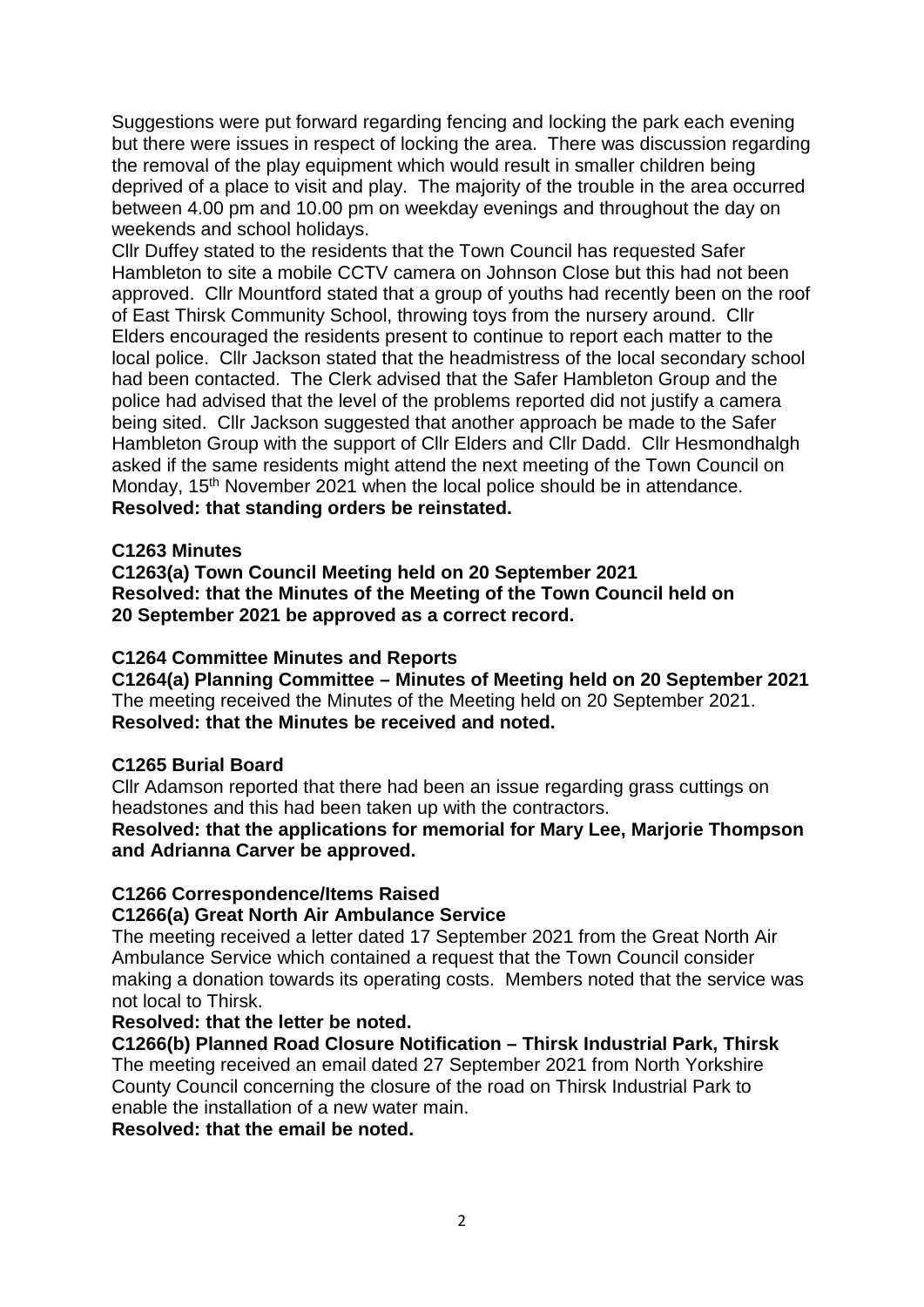### **C1266(c) North Yorkshire County Council – Respect & Protect Covid Campaign Signage**

The meeting received a letter dated 27 September 2021 from North Yorkshire County Council concerning awareness and understanding of the Covid campaign to take place in the area until the end of the winter.

### **Resolved: that the letter be noted.**

### **C1266(d) Hambleton Local Plan: Schedule of Main Modifications**

The meeting received an email dated 28 September 2021 from Hambleton District Council concerning a schedule of main modifications of the local plan and the dates when viewing and comments could take place.

### **Resolved: that the email be noted.**

### **C1266(e) White Rose Update – Yorkshire Local Councils Associations**

The meeting received a newsletter dated 1 October 2021 from Yorkshire Local Councils Associations which contained matters of interest, local NALC news, funding and vacancies.

### **Resolved:**

### **i) that the newsletter be noted;**

### **ii) that future newsletters be emailed to Councillors.**

### **C1266(f) Climate Change**

The meeting received a letter dated 9 October 2021 from Mr N Folkard concerning climate, energy and how low carbon transport has a role in society.

### **Resolved: that the letter be noted and that support from the Town Council be expressed.**

### **C1266(g) Thirsk Angling Club**

The meeting received an email dated 12 October 2021 from Thirsk Angling Club concerning the removal of young trees from various walls near to the Cod Beck in Thirsk.

### **Resolved: that confirmation be obtained that all appropriate licences/consents are in place for the work to be undertaken.**

### **C1266(h) Yorkshire Water Work between Felixkirk and Thirsk**

The meeting received an email dated 12 October 2021 from Yorkshire Water concerning the installation of 4.5 km of water pipe from Felixkirk to a location near to Thirsk Industrial Park and outlining the various phases of the work.

### **Resolved: that the email be noted.**

### **C1266(i) Street Collections**

The meeting received an email dated 12 October 2021 from Hambleton District Council advising that street collections will take place in Thirsk on 2 December 2021 and 18 December 2021.

### **Resolved: that the email be noted.**

### **C1267 Johnson Close Play Area**

Following on from the discussion in Open Forum the Clerk advised of the present position. Quotations were being sought to establish the costs of providing a suitable fence and for removing the play equipment. NYCC were going to be approached to pursue the provision of another street light and Nisa were going to be contacted to enquire whether they would consider placing a light and CCTV camera on the side of their premises. The removal of hedging and vegetation was also to be examined. Following the Open Forum discussion, the Clerk confirmed that another approach would be made to Safer Hambleton in respect of the siting of a portable CCTV camera at Johnson Close.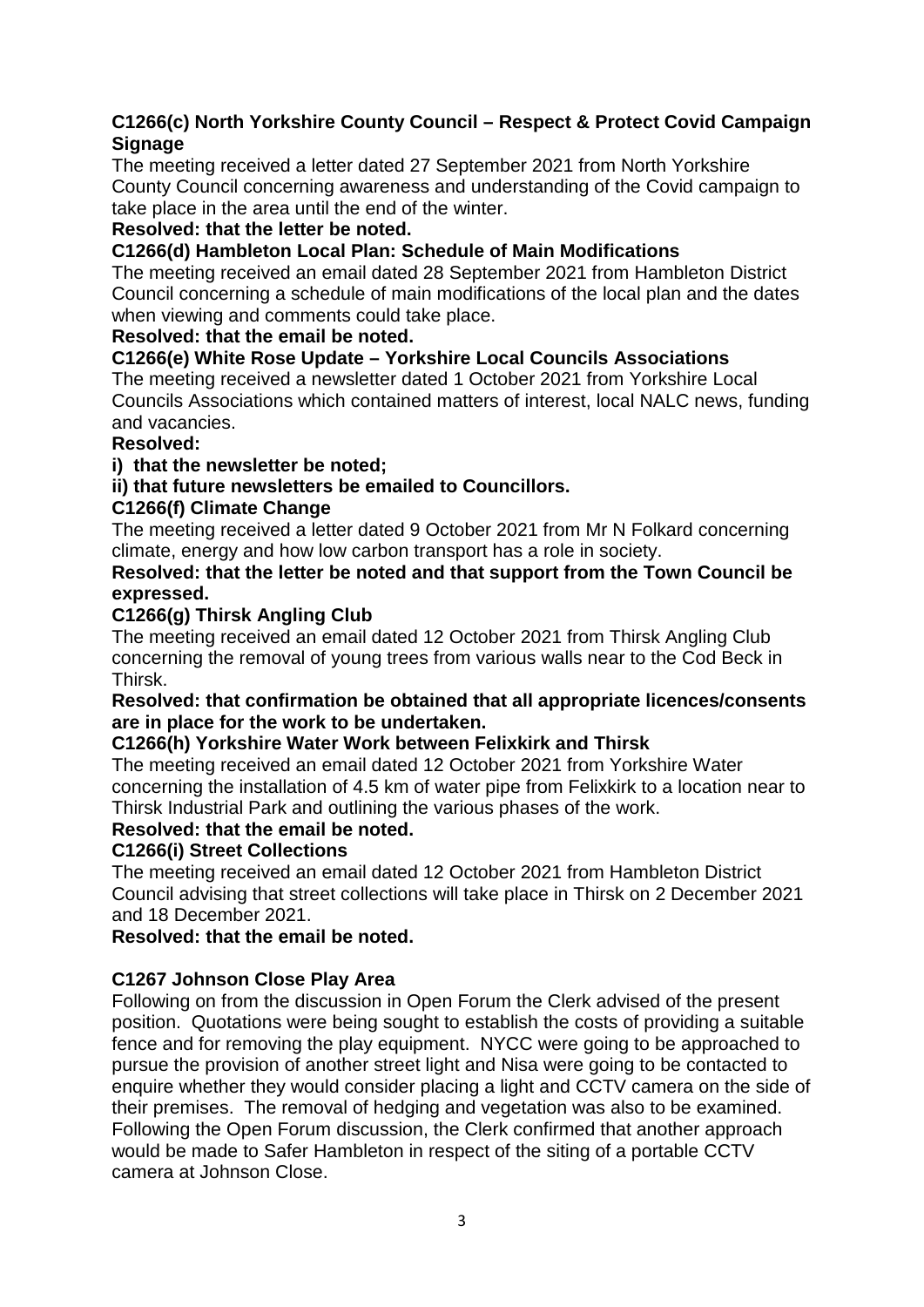#### **Resolved: that Safer Hambleton be approached regarding siting a mobile CCTV camera on Johnson Close.**

### **C1268 Vibrant Market Towns – Thirsk Town Improvement Group**

The meeting received the Minutes of a meeting held on 15 July 2021.

### **C1269 Covid-19**

The Clerk advised that there was nothing to report.

### **C1270 Accounts for Payment**

**Resolved: that the accounts for payment as at 18 October 2021 be approved and cheques signed.**

### **C1271 Reports from Members/Representatives**

Cllrs Duffey and Jackson both attended a cycle workshop organised by Hambleton District Council which examined how businesses could become cycle-friendly. It was reported that there were plans to open a cycle track from Sutton Bank to Thirsk, a 170-mile cycle route going through the National Parks. Cllr Jackson reported that Sutton Bank cycling events were well-attended.

Cllr Jackson reported that he had attended his first event since taking office, a squirrel event held by the local scout group.

**The meeting closed at 8.21 pm.**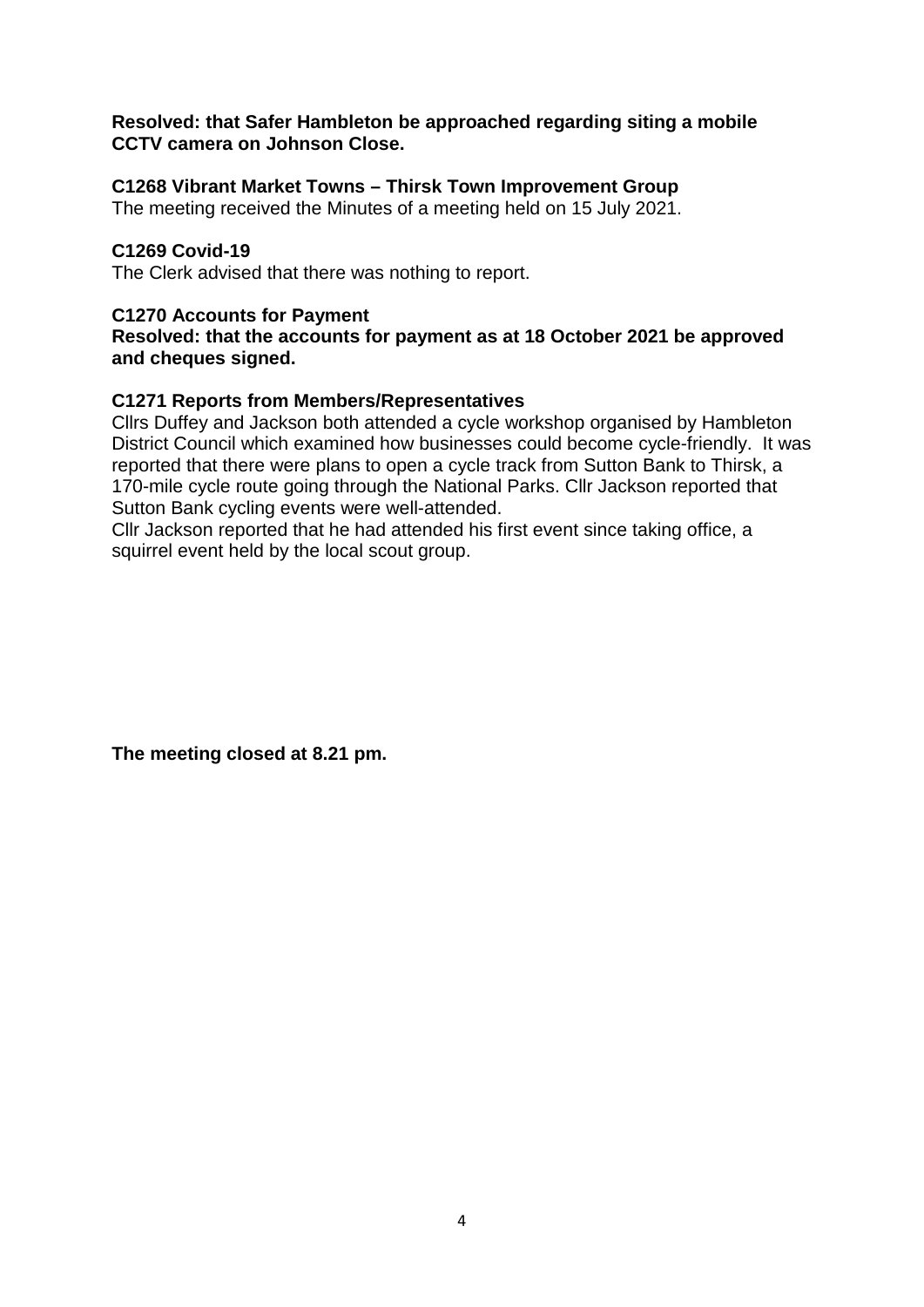### **Minutes of the Meeting of Thirsk Town Council held on Monday, 15 November 2021 at Thirsk & Sowerby Town Hall**

**Present**: Cllrs D Jackson (Chairman), D Adamson, D Duffey, W Gibson-Brown, C Hesmondhalgh, K Mountford, F Potter, B Smith, A Trueman, S Ward **Apologies:** None.

### **C1272 Declarations of Interest**

There were no declarations of interest.

### **C1273 Police Report**

PCSO Warby attended the meeting and circulated a police report which included the crime figures for October 2021. PCSO Warby noted that there had been two serious assaults and a lot of antisocial behaviour. He advised that four men had been arrested and released on bail in connection with an assault which had taken place in the Market Place and that the victim of an assault near Thirsk Industrial Park had been released from hospital and was making a good recovery.

# **C1274 Reports on Matters Relating to Thirsk**

### **(a) NYCC**

In the absence of Cllr Dadd, the Clerk advised that a temporary repair to the public footpath between St James Green and The Marage was expected to be carried out before the end of the year with a permanent repair being completed in 2022.

#### **(b) HDC**

Cllr Jackson reported that he had been in contact with Cllr Elders who had advised him that Hambleton District Council had agreed to plant a tree in each of the district's wards as part of the Queen's Green Canopy Initiative and that Cllrs Dadd and Elders had each been asked to nominate a suitable location to plant a tree. Cllr Jackson requested that Members pass on any suggestions to the Clerk.

### **C1275 Open Forum**

No members of the public attended the meeting**.** 

### **C1276 Minutes**

### **C1276(a) Town Council Meeting held on 18 October 2021**

The Clerk advised that an amendment needed to be made to Minute No C1263 (Open Forum) as three residents from Johnson Close had attended the meeting and not four residents as stated in the Minute.

### **Resolved: that the Minutes of the Meeting of the Town Council held on 18 October 2021 be approved as a correct record, subject to an amendment in Minute No C1263 as indicated above.**

# **C1276(b) Matters Arising**

### C1263 Open Forum

The Clerk advised that Cllrs Jackson, Duffey and himself had attended a meeting with representatives of the Safer Hambleton Group and North Yorkshire Police and discussion had taken place concerning antisocial behaviour in various locations. He indicated that the police had requested that a meeting be held with some residents of Johnson Close to discuss possible solutions to the issues at the Johnson Close Play Area. The Clerk advised that antisocial behaviour in the vicinity of East Thirsk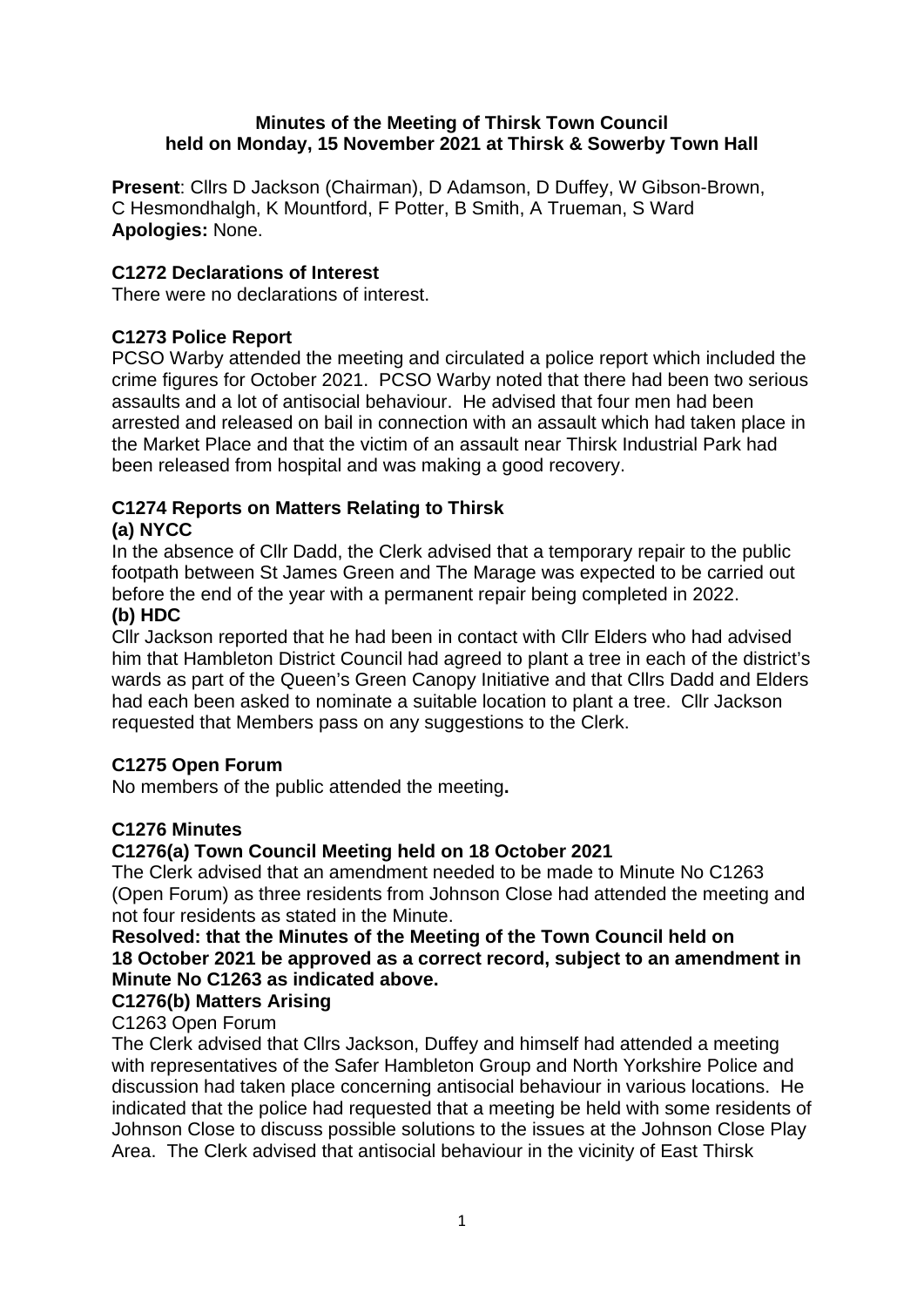Community Hall had also been discussed and the police had suggested that a meeting could be held with representatives from East Thirsk Community Hall.

### **C1277 Committee Minutes and Reports**

**C1277(a) Planning Committee – Minutes of Meeting held on 18 October 2021** The meeting received the Minutes of the Meeting held on 18 October 2021. **Resolved: that the Minutes be received and noted.**

### **C1278 Burial Board**

**Resolved: that the application for memorial for Alan Jeffrey Morton be approved.**

### **C1279 Correspondence/Items Raised**

### **C1279(a) Statement of Principles – Gambling Act 2005**

The meeting received an email dated 21 October 2021 from the Licensing Team, Hambleton District Council concerning a review of its Statement of Principles and the requirement to consult with businesses and individuals who may have an interest in licensed premises within the area.

#### **Resolved: that any Member who wanted to submit observations would do so on an individual basis.**

### **C1279(b) Community Infrastructure Levy Contributions**

The meeting received two letters dated 21 October 2021 from Hambleton District Council concerning Community Infrastructure Levy payments in connection with a development at Chapel Street and the development of the former Dispol UK site in Station Road, Thirsk.

### **Resolved: that the letters be noted.**

### **C1279(c) National Association of Local Councils Newsletter**

The meeting received a newsletter dated 22 October 2021 from the National Association of Local Councils (which had been emailed to Members prior to the meeting). Cllr Adamson indicated that he had received some of the information some time ago, in particular new guidance on website accessibility and publishing guidelines. He noted that it was now mandatory that accounts exceeding £500 be able to be viewed online and he requested that the accounts for payments schedule be emailed to him each month to ensure compliance with the regulations. **Resolved: that the newsletter be noted.**

# **C1279(d) The New Council for North Yorkshire – Online Briefings**

The meeting received an email and attachment dated 26 October 2021 from North Yorkshire County Council concerning two online briefing sessions in respect of the progress being made on the transition to a new unitary council for North Yorkshire. Members noted that both sessions were to be identical and were now available for anvone to join.

### **Resolved: that the email be noted.**

### **C1279(e) National Association of Local Councils Newsletter**

The meeting received a newsletter dated 29 October 2021 from the National Association of Local Councils (which had been emailed to Members prior to the meeting).

### **Resolved: that the newsletter be noted.**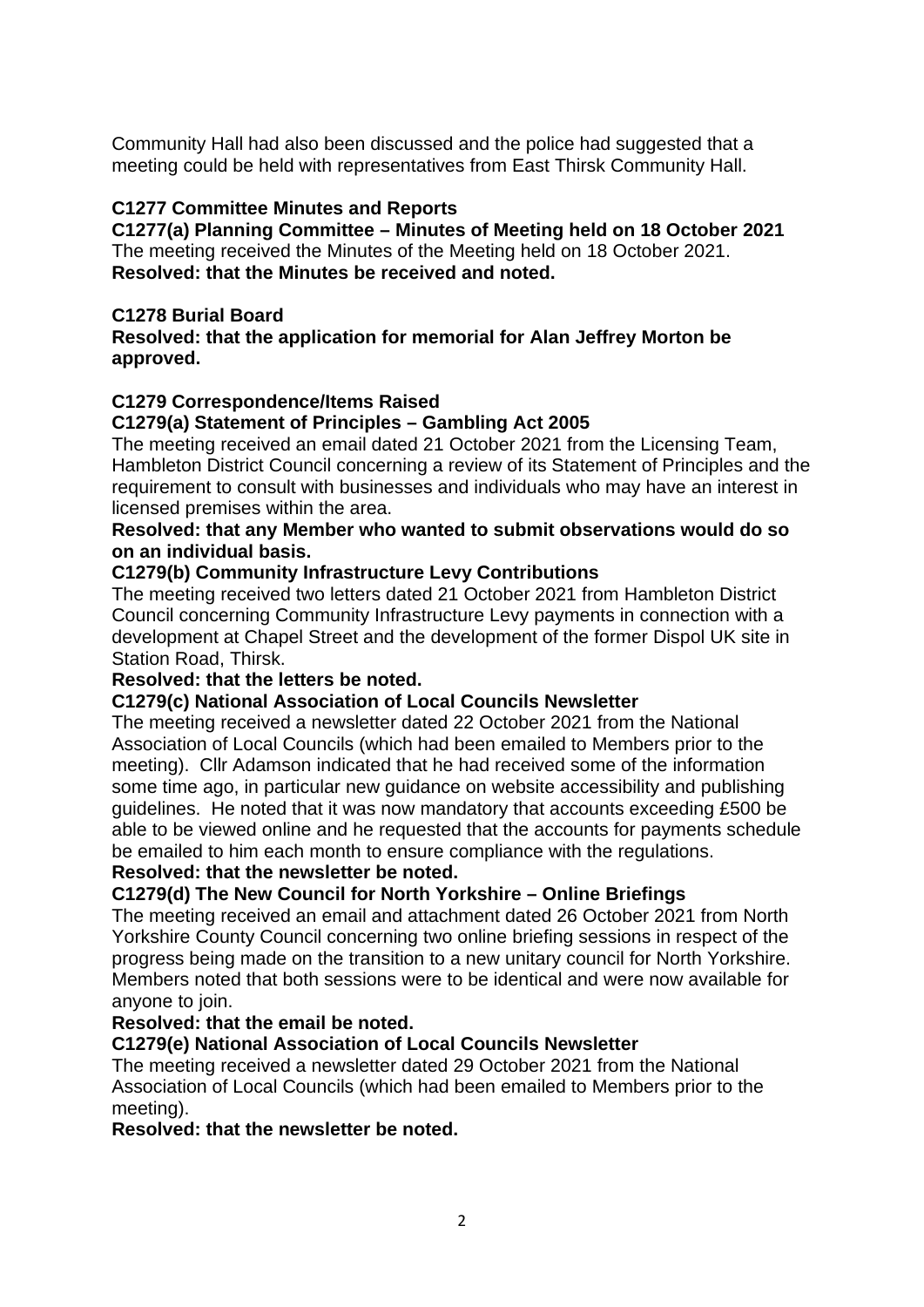### **C1279(f) Citizens Advice, Mid-North Yorkshire - Donation**

The meeting received an email dated 2 November 2021 from Ms C Newman, Citizens Advice, Mid-North Yorkshire, thanking the Town Council for its recent donation.

#### **Resolved: that the email be noted.**

### **C1279(g) Government Green Homes Funding**

The meeting received an email dated 4 November 2021 from Hambleton District Council which advised that HDC had been awarded Government Green Homes funding so that it could offer help to home owners to pay for energy saving improvements.

#### **Resolved: that the email be noted.**

### **C1279(h) Thirsk Citizen of the Year 2022**

The Clerk reported that a suggestion had been put forward that Mrs Freda Roberts should be retrospectively awarded the honour of "Thirsk Citizen of the Year" in recognition of her long history of working as a volunteer for a variety of charities and local organisations. It was suggested that Mrs Roberts be invited to attend the next Town Council meeting at which time she could be presented with the award. Cllr Trueman advised that an honours board had now been purchased and was ready to be installed at the Town Hall.

**Resolved: that Mrs Freda Roberts be awarded "Thirsk Citizen of the Year" for 2022 in recognition of all the voluntary work for various organisations and bodies carried out over many years.**

#### **C1280 Vibrant Market Towns – Thirsk Town Improvement Group**

Cllr Jackson advised that the Vibrant Market Towns Group had not met recently as it was awaiting the publication of a report from the consultants engaged by Hambleton District Council. Cllr Duffey understood that the consultants wanted to consult further with the Town Council before finalising their report which was now expected to be completed by the end of the year. Cllr Duffey added that work on the new Thirsk website was almost complete, and the website would hopefully be launched in the very near future.

### **C1281 Accounts for Payment**

#### **Resolved: that the accounts for payment as at 15 November 2021 be approved and cheques signed.**

#### **C1282 Reports from Members/Representatives**

Cllr Gibson-Brown reported that she had finishing repainting several blue plaques which had been in a poor condition. She noted that the plaque on Humphreys & Tilly's building would benefit from repainting and Cllr Duffey noted that the plaque on the large boulder at Castle Garth was also in a poor condition. Cllr Gibson-Brown stated that she was happy to also repaint these plaques.

Cllr Duffey advised that a decision had been made to go ahead with Thirsk & Sowerby Festival in August 2022 and that the organising committee was seeking a new main sponsor for the event. He indicated that costs had increased significantly since the last Festival was held in 2019 and that he would therefore be asking both Thirsk Town Council and Sowerby Parish Council to increase its donations from £500 to £1,000. He noted that the Town Council had previously agreed to underwrite the Festival in the event of a financial deficit and the Clerk stated that he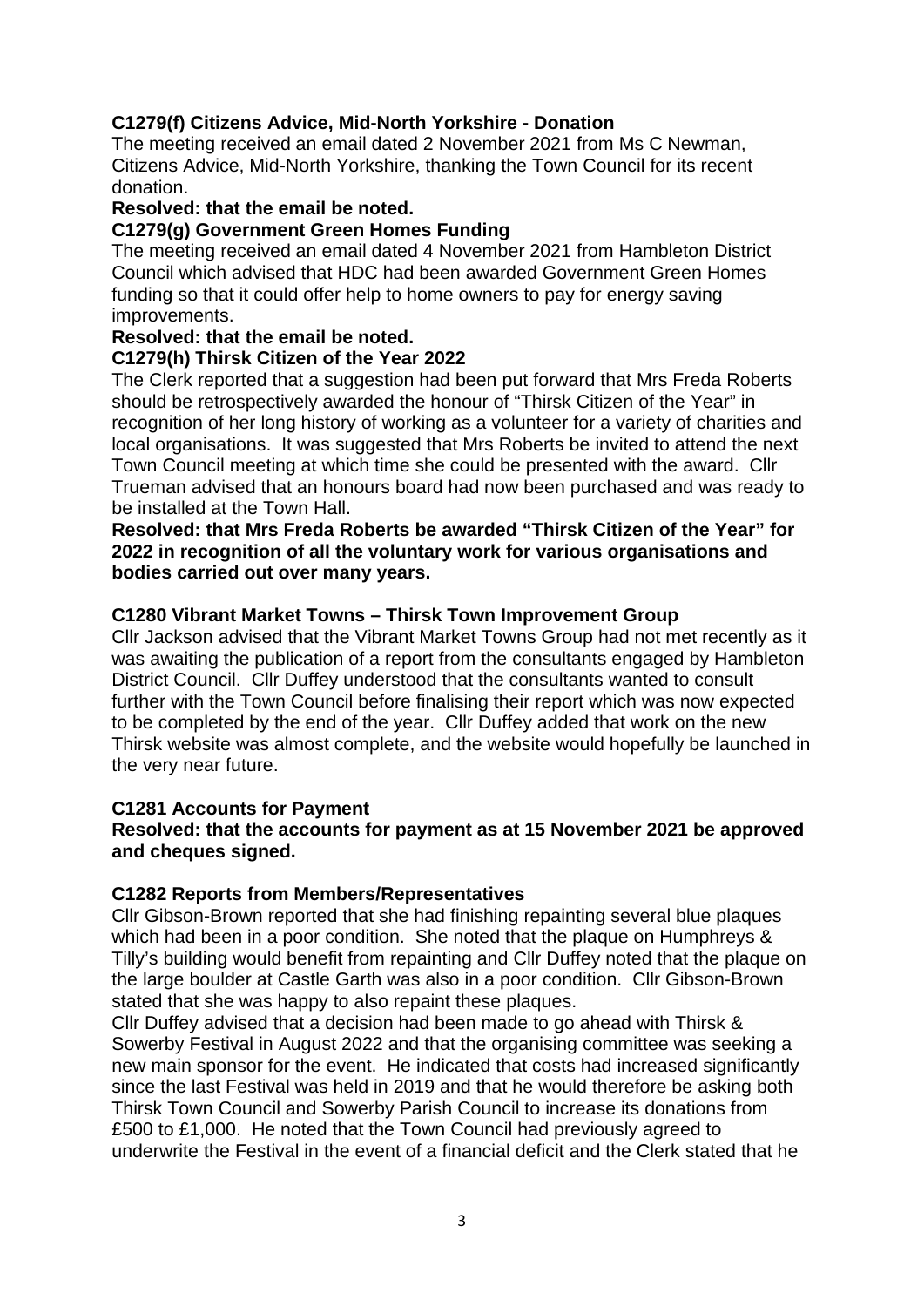would check what had been agreed previously and suggested that the Festival be included on the agenda for December's meeting.

Cllr Jackson reported that he had attended his first meeting of the Thirsk & Sowerby Swimming Baths Charity on 11 November 2021.

Cllr Jackson advised that he had participated in the commemorative events on Armistice Day and Remembrance Sunday and that both events appeared to have been well-organised and had been well-attended. He thanked everyone who had helped in the planning, in particular Mr C Northridge, Mrs A Robson and Mr T Hodgson.

Cllr Jackson indicated that arrangements were in hand to put up the Christmas Tree in the Market Place on the morning of Thursday, 18 November 2021 and that he and Cllr Smith would be present to assist.

**The meeting closed at 7.50 p.m.**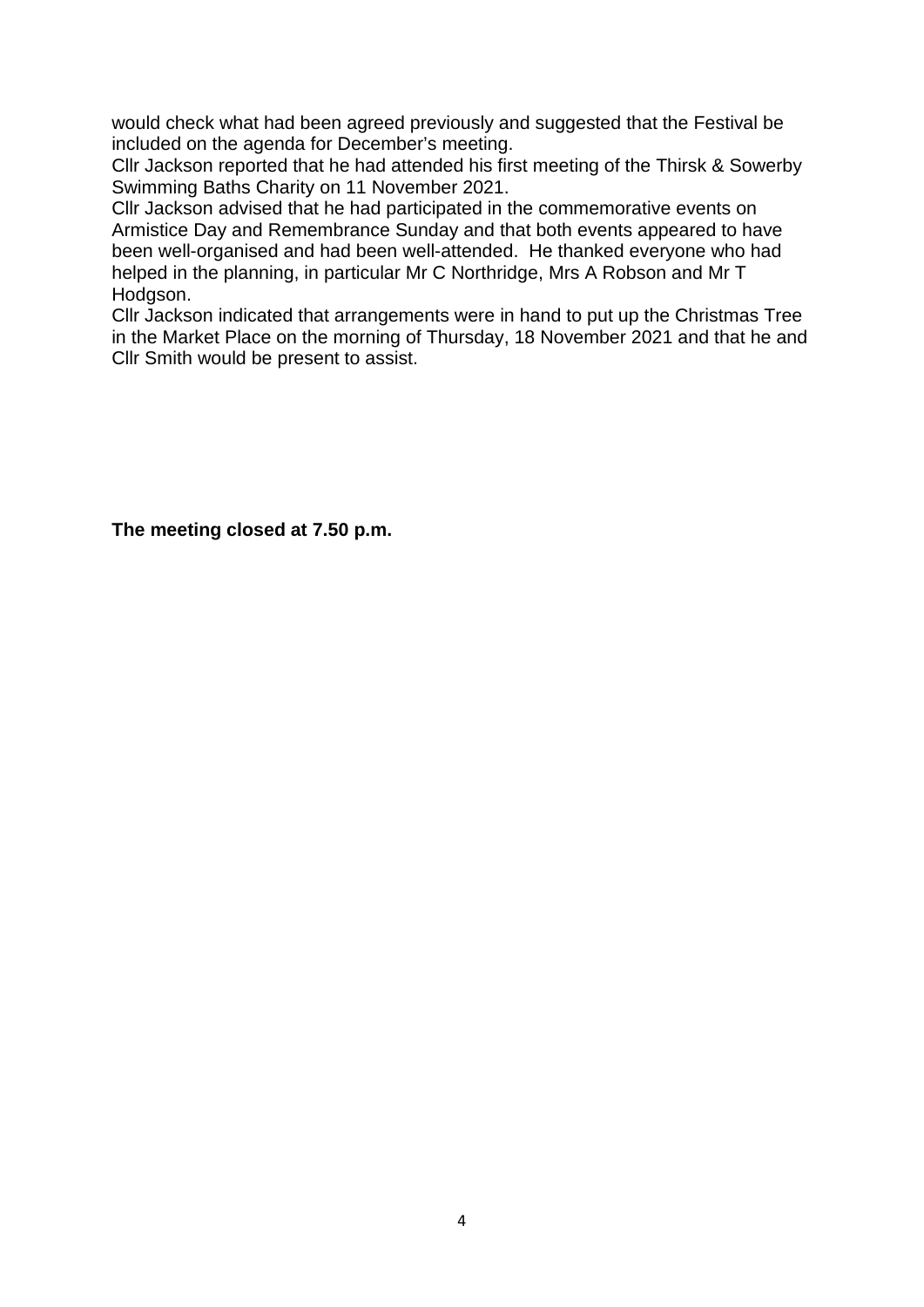#### **Minutes of the Meeting of Thirsk Town Council held on Monday, 17 January 2022 at Thirsk & Sowerby Town Hall**

**Present**: Cllrs D Jackson (Chairman), D Adamson, C Hesmondhalgh, S Ward **Apologies:** Cllrs D Duffey, W Gibson-Brown, K Mountford, F Potter, B Smith, A Trueman

### **C1283 Declarations of Interest**

There were no declarations of interest.

### **C1284 Minutes**

**C1284(a) Town Council Meeting held on 15 November 2021 Resolved: that the Minutes of the Meeting of the Town Council held on 15 November 2021 be approved as a correct record. C1284(b) Matters Arising**

There were no matters arising.

### **C1285 Committee Minutes and Reports**

**C1285(a) Planning Committee – Minutes of Meeting held on 15 November 2021 and Summary dated 20 December 2021**

The meeting received the Minutes of the Meeting held on 15 November 2021 and a Summary dated 20 December 2021.

**Resolved: that the Minutes and the Summary be received and noted.**

### **C1286 Town Councillor Vacancy**

The meeting noted that all Town Councillors had submitted a vote in respect of the Town Councillor vacancy and, as two candidates had received the same number of votes, it had been suggested that Members submit a further vote by email for their preferred choice from these two candidates.

**Resolved: that Town Councillors submit a further vote in respect of the Town Councillor vacancy.**

### **C1287 Budgets/Precept 2022/2023**

The meeting considered the proposed budgets and precept for the financial year 2022/2023.

**Resolved:**

**a) that the budgets for the financial year 2022/2023 be accepted and confirmed, subject to the figure for capital being increased from £10,000 to £12,000; b) that the precept for the financial year 2022/2023 be set at £178,400.**

### **C1288 Accounts for Payment**

**Resolved: that the accounts for payment as at 17 January 2022 be approved and cheques signed.**

### **C1289 Reports from Members/Representatives**

There were no reports from Members/Representatives.

**The meeting closed at 7.30 p.m.**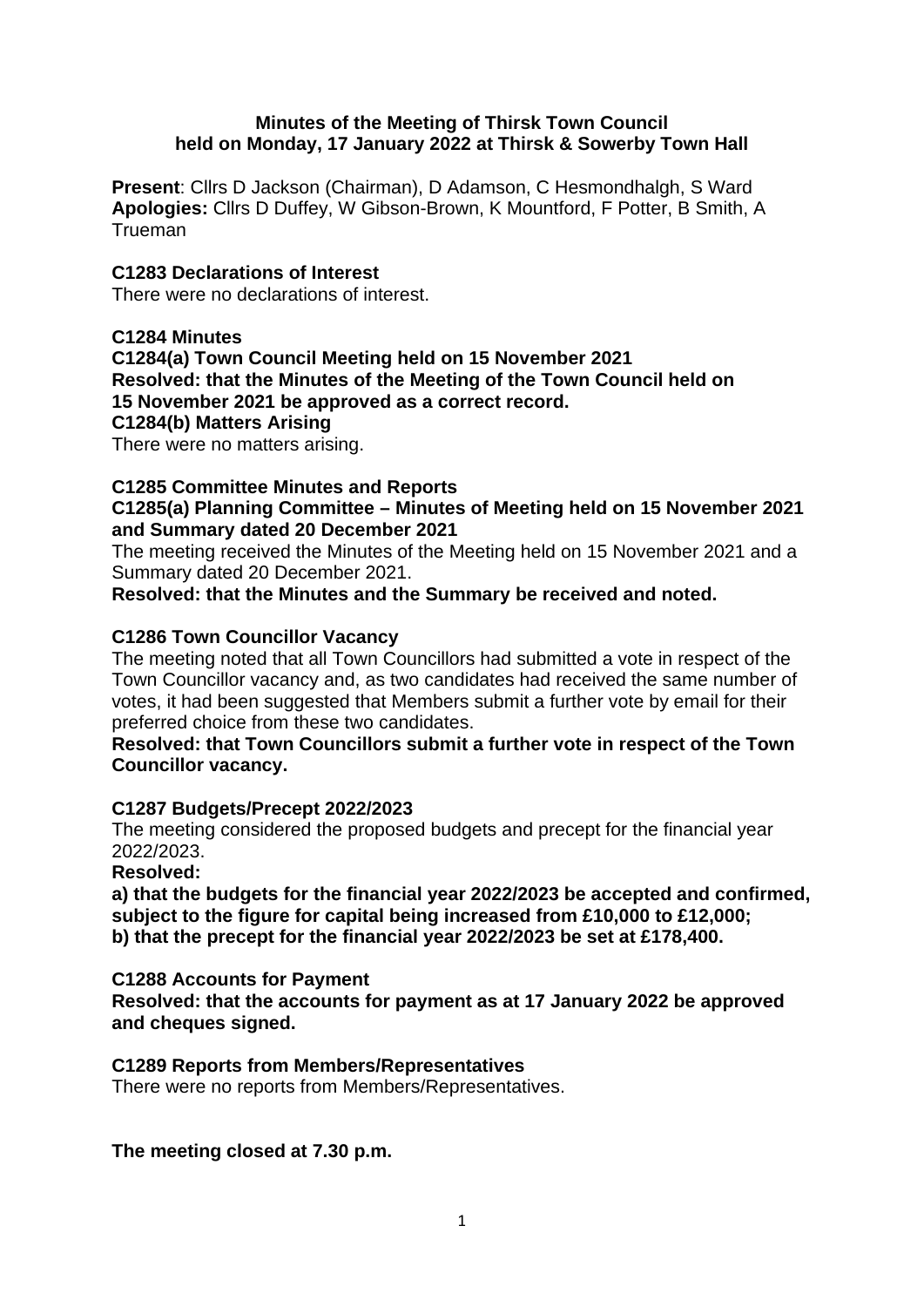### **Minutes of the Meeting of Thirsk Town Council held on Monday, 21 February 2022 at Thirsk & Sowerby Town Hall**

**Present**: Cllrs D Jackson (Chairman), D Adamson, D Duffey, W Gibson-Brown, C Hesmondhalgh, K Mountford, F Potter, B Smith, A Trueman, S Ward **Apologies:** Cllr C Patterson (Illness) **In attendance**: County/District Cllr G Dadd, District Cllr D Elders

### **C1290 Declarations of Interest**

Cllr Ward declared an interest in Agenda Item 9(a) concerning Thirsk Community Library and took no part in the discussion.

### **C1291 Police Report**

There was no police representative in attendance.

### **C1292 Reports on Matters Relating to Thirsk (a) NYCC**

Cllr Dadd reported that North Yorkshire County Council had approved a council tax increase of 3.99 per cent for 2022/23. He recognised that many people were struggling financially but stated that the increase was necessary in order to maintain services particularly for the county's most vulnerable residents.

### **(b) HDC**

Cllr Elders advised that Hambleton District Council was expected to increase its council tax by an average of £5 per household for 2022/23. He indicated that HDC had frozen its council tax for the last financial year but that an increase was necessary to continue delivering its services.

Cllr Elders reported that an open day was to be held at the new crematorium on Thursday, 24 February 2022 with a formal opening ceremony taking place at 10.00 am. He advised that the facility was expected to be ready for cremations to take place at the end of March.

Cllr Elders reported that Thirsk was to receive funding of £50,000 as part of a market towns investment programme. He advised that a firm of consultants engaged by HDC had submitted a report which was expected to be approved in May 2022. Cllr Jackson noted that the Thirsk Vibrant Market Towns group had put on hold any further meetings until the report was made available.

### **C1293 Open Forum**

No members of the public attended the meeting**.** 

### **C1294 Minutes**

**C1294(a) Town Council Meeting held on 17 January 2022 Resolved: that the Minutes of the Meeting of the Town Council held on 17 January 2022 be approved as a correct record. C1294(b) Notes of Informal Discussion held on 17 January 2022 Resolved: that the notes of the Informal Discussion be received and noted. C1294(c) Matters Arising**

There were no matters arising.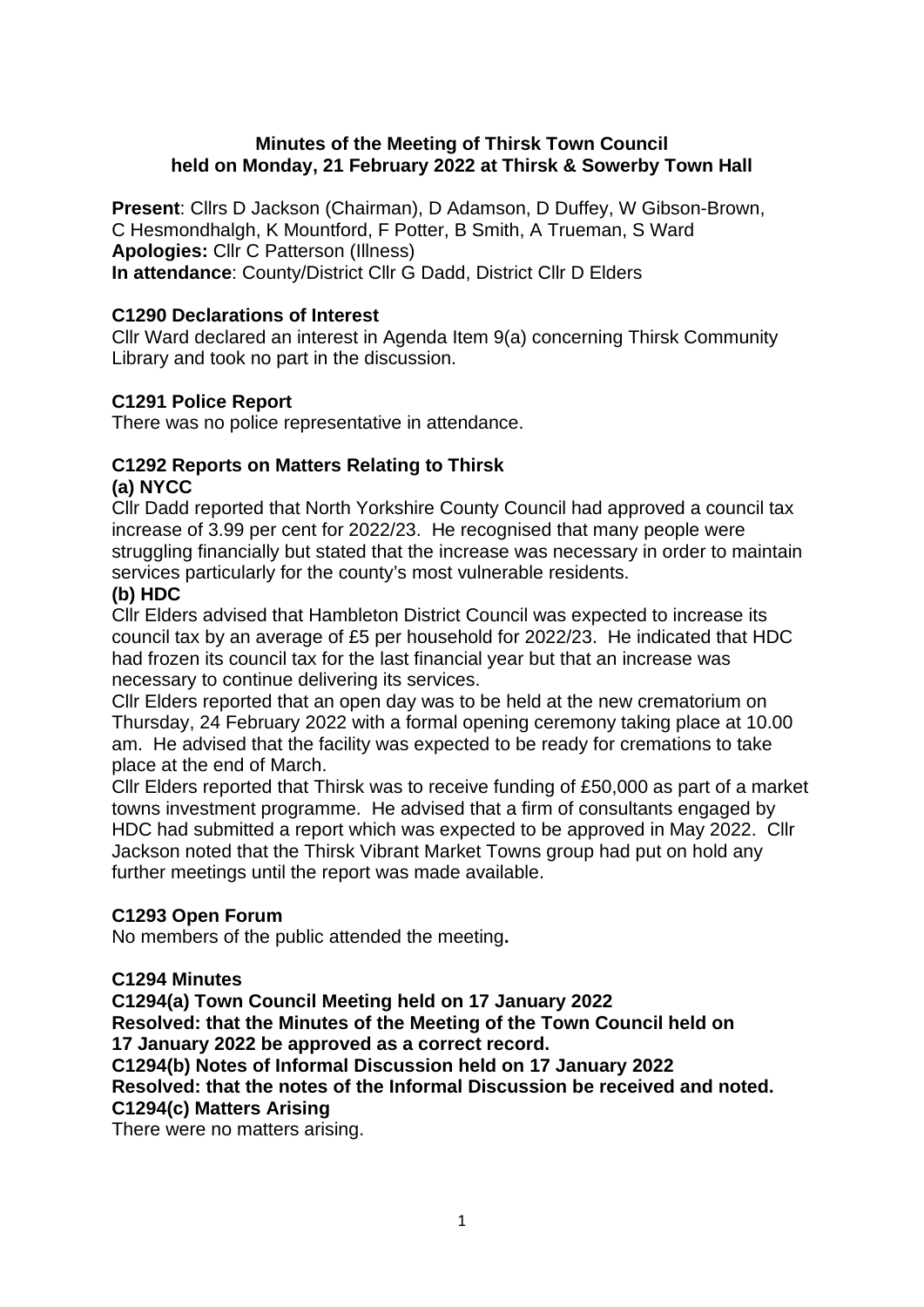# **C1295 Committee Minutes and Reports**

# **C1295(a) Planning Committee – Summary dated 17 January 2022**

The meeting received a Planning Summary dated 17 January 2022. The Clerk raised the issue of Committee meetings, noting that the only Committee to hold meetings since the outbreak of the coronavirus pandemic had been the Planning Committee. Several Members requested that Committee meetings should now be reinstated.

### **Resolved: that the Planning Summary be received and noted.**

### **C1296 Burial Board**

Cllr Adamson reported that there had been some issues arising from grave diggers disposing of soil in areas of the cemetery instead of using the skip which had been provided. He advised that a designated area for soil disposal would shortly made available which it was hoped would resolve the issues.

### **Resolved: that the applications for memorials for Kathleen Banthorpe and Eric & Stella Windross be approved.**

### **C1297 Correspondence/Items Raised**

### **C1297(a) Thirsk Community Library - Application for Funding**

The meeting received an email and attachment dated 2 January 2022 from S Burton which contained a request that the Town Council consider making a donation to Thirsk Community Library. The Clerk noted that Members had already approved a donation of £1,000 within the budget. Cllr Duffey queried how the money would be utilised and was advised that it would be used to cover running costs as well as some redecorating. Cllr Jackson requested that the Town Council be provided with a set of accounts if further funding is sought.

### **Resolved: that the Town Council makes a donation of £1,000 to Thirsk Community Library.**

### **C1297(b) The Queen's Platinum Jubilee 2022**

The Clerk advised that the Town Council had received several emails in connection with the Queen's Platinum Jubilee. He suggested that Members might want to provide something tangible such as a commemorative seat which would benefit both residents and visitors to the town. A photograph of a seat which incorporated the official Platinum Jubilee logo was circulated to Members.

### **Resolved: that the Town Council provide a commemorative bench in Thirsk Market Place to commemorate the Queen's Platinum Jubilee.**

### **C1297(c) Thirsk Yarnbombers – Summary of Events for 2022**

The meeting received an email dated 15 January 2022 from I Marwood which provided a summary of planned yarnbombing events for 2022.

### **Resolved: that the email be noted.**

### **C1297(d) Street Collection – Thirsk Market Place**

The meeting received an email dated 17 January 2022 from Hambleton District Council, advising of a street collection by Christian Aid to take place in December 2022.

**Resolved: that the email be noted.**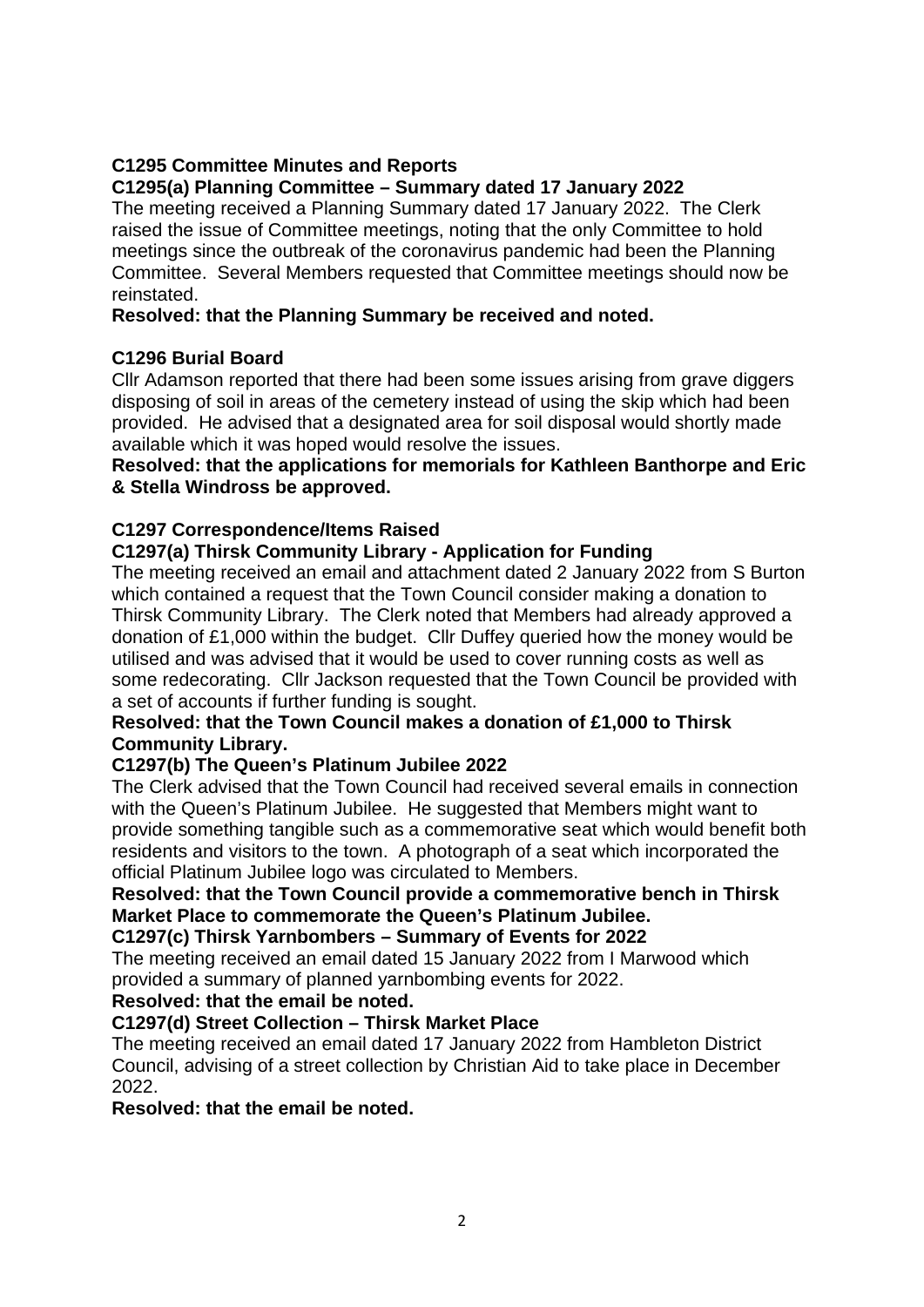### **C1297(e) Thirsk Youth Club – Application for Funding**

The meeting received an email and attachment dated 23 January 2022 from K Leonard, the treasurer for Thirsk Youth Club, which included an application for funding to support the activities of the newly formed youth club.

### **Resolved: that the Town Council makes a donation of £2,990 to Thirsk Youth Club.**

### **C1297(f) Outbreak of Avian Influenza (Bird Flu)**

The meeting received a letter dated January 2022 from the Department for Environment, Food & Rural Affairs concerning an outbreak of avian influenza (also known as bird flu) in the Thirsk area.

### **Resolved: that the letter be noted.**

### **C1297(g) Thirsk 10 Mile Road and Wheelchair Race/Road Closure - 13 March 2022**

The meeting received an email and attachment dated 30 January 2022 from K Wood and an email dated 9 February 2022 from North Yorkshire County Council concerning the Thirsk 10 mile road and wheelchair race and associated road closure.

### **Resolved: that the emails be noted.**

### **C1297(h) Town Centre Response Plans**

The meeting received an email and attachment dated 2 February 2022 from North Yorkshire County Council concerning resilience planning in North Yorkshire and the development of town centre response plans.

### **Resolved: that the email be noted.**

### **C1297(i) 20s Plenty for North Yorkshire**

The meeting received emails dated 2 and 4 February 2022 from ActionNetwork.org concerning a campaign supporting 20 mile per hour speed limits.

# **Resolved: that Members support the 20s Plenty Campaign in principle.**

### **C1297(j) Street Collection – Thirsk Market Place**

The meeting received an email dated 3 February 2022 from the Licensing Team, Hambleton District Council, concerning a street collection by Thirsk Royal British Legion Band to take place on 7 May 2022.

### **Resolved: that the email be noted.**

### **C1297(k) Gas Mains Replacement Works – Planned Road Closure Notification**

The meeting received an email dated 3 February 2022 from North Yorkshire County Council and emails and attachment dated 7 February 2022 from Northern Gas Networks concerning road closures between 14 March 2022 and 8 April 2022 to allow for a major gas main replacement scheme. Members noted that the works would impact traffic flow through the town and that Northern Gas Networks had indicated they would like to give something back to the community by making a donation to a charity or community group.

**Resolved: that the Town Council suggests that Northern Gas Networks consider making a donation to Thirsk & Sowerby Festival and/or Thirsk Community Library.**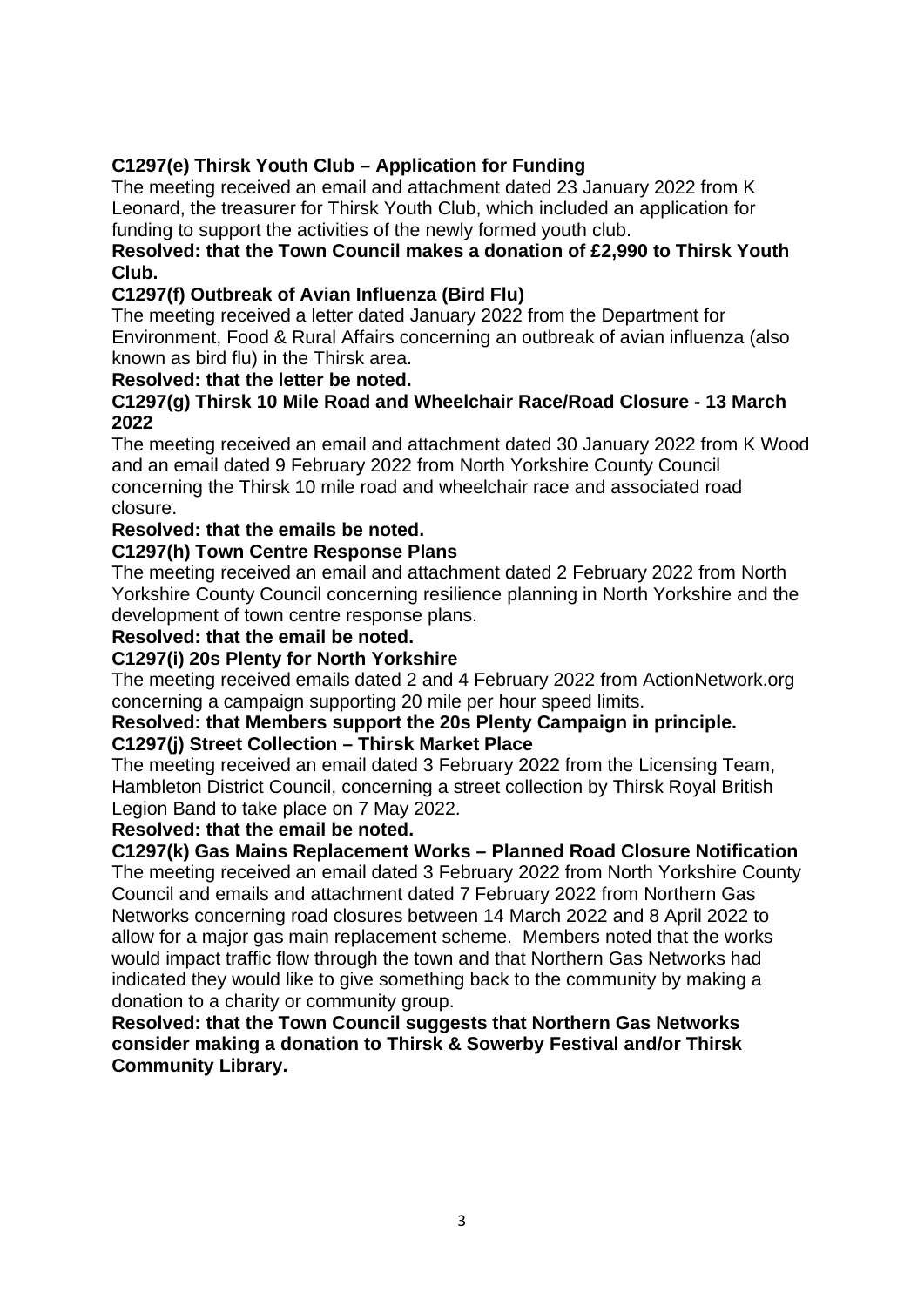# **C1297(l) The Anne Robson Trust – Pre-Bereavement Charity**

The meeting received an email and attachments dated 8 February 2022 from S Brown of The Anne Robson Trust which provided information about the Trust's services including a free national helpline which was available to anyone who was struggling to cope with a terminal diagnosis or the imminent death of someone they care about.

### **Resolved: that the Town Council offers to support the Anne Robson Trust by displaying promotional material on its noticeboard.**

### **C1279(m) Local Government Reorganisation – Microsoft Teams Meeting with Town and Parish Councils**

The meeting received an email dated 9 February 2022 from N Irving, North Yorkshire County Council, advising of a remote meeting to be held on Monday, 28 February 2022 to discuss the development of a parish charter and arrangements for double devolution.

### **Resolved: that the email be noted.**

### **C1279(n) Thirsk Infant School Charity Trust**

The meeting received an email dated 14 February 2022 from J Marshall concerning the appointment of Cllr A Trueman and Mr P Miller as Town Council nominated trustees of the Thirsk Infant School Charity Trust, subject to the Town Council's agreement.

### **Resolved: that Members approve the appointment of Cllr A Trueman and Mr P Miller as Town Council nominated trustees of the Thirsk Infant School Charity Trust.**

### **C1279(o) Parish/Town Council Elections – Thursday, 5 May 2022**

The meeting received an email dated 14 February 2022 from Hambleton District Council concerning both parish elections and North Yorkshire County Council elections scheduled to take place on Thursday, 5 May 2022. The Clerk advised that all Members who wished to stand again would be required to complete and submit nomination forms.

### **Resolved: that the email be noted.**

### **C1280 Johnson Close Play Area**

The Clerk indicated that letters had been sent to residents who lived close to the Johnson Close Play Area advising that consideration was being given to removing the play equipment as a result of ongoing issues of antisocial behaviour. He reported that four responses had been received and that a variety of suggestions had been made regarding possible alternative usage of the area. It was noted that previous attempts to resolve the issues had not been successful and that some proposals which had been put forward were outside the Town Council's control. Following discussion, it was: -

**Resolved: that the Town Council arranges for the removal of the play equipment and introduction of appropriate shrubbery and wildflowers at the Johnson Close Play Area.**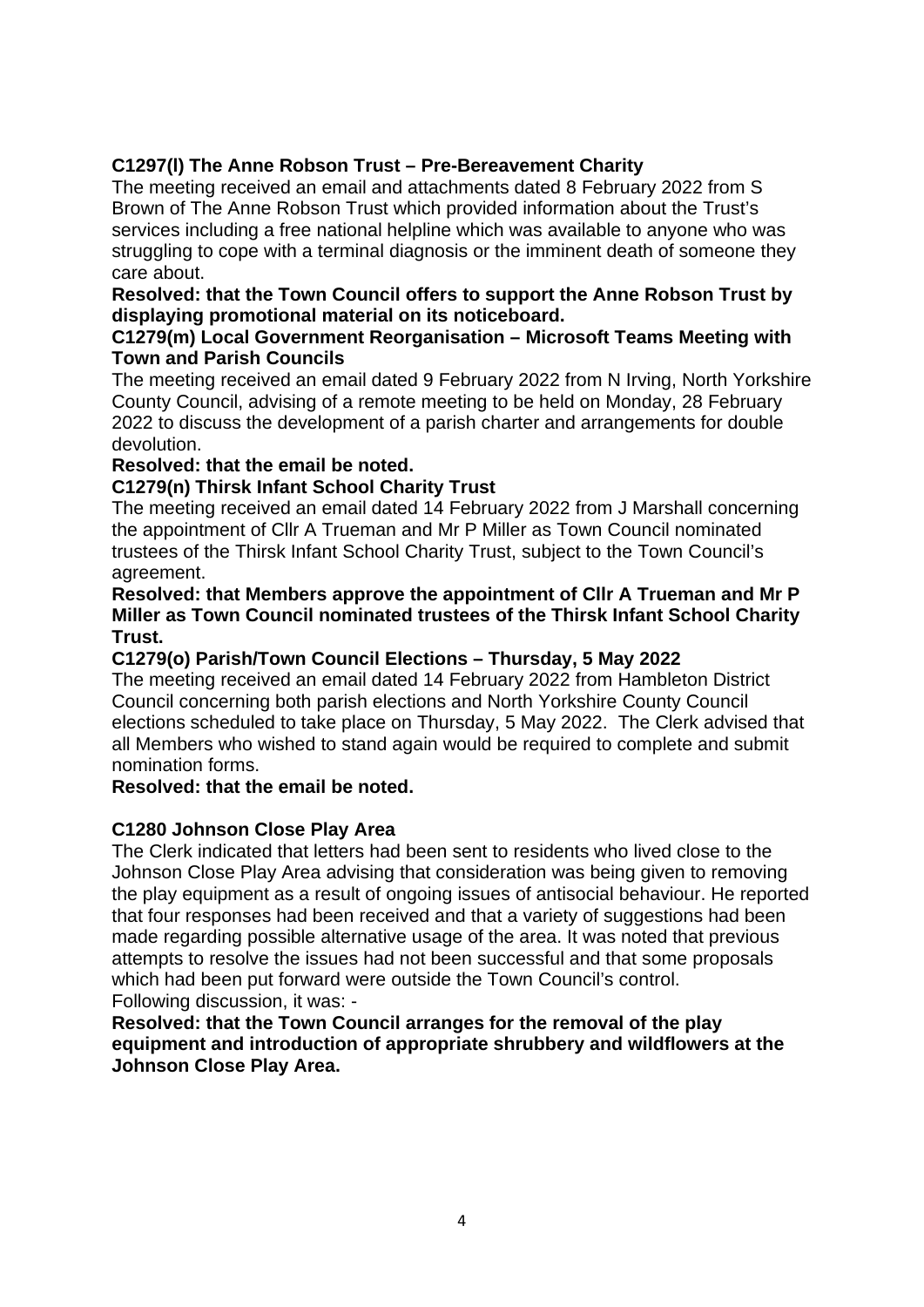### **C1281 Delegated Powers and Responsibilities – Scheme of Delegation**

Cllr Adamson referred Members to page 37 of the agenda attachments which included an extract from the Minutes of the Town Council meeting held on 22 March 2020 when discussion had taken place in respect of the Town Council's functioning during the coronavirus pandemic. He proposed that the resolution contained in Minute No C1093 be rescinded and that the Town Council adopt a scheme of delegation which would become part of the Financial Regulations and reviewed annually.

**Resolved: that Resolution No C1093 from the Town Council meeting held on 22 March 2020 be rescinded and the Town Council adopts the Scheme of Delegation proposed by Cllr Adamson.**

#### **C1282 Accounts for Payment**

The Clerk reported that the Town Council's grass cutting contractor had advised of an increase in his charges which was mainly due to recent increases in the cost of fuel. It was considered that the new charges were justified in light of increases in costs and had been anticipated when setting the budget.

#### **Resolved: that the accounts for payment as at 21 February 2022 be approved, and cheques signed.**

### **C1283 Reports from Members/Representatives**

Cllr Gibson-Brown expressed concern at the road closures which were scheduled to take place around the Market Place in March and April and noted the difficulties that would be caused to both residents and businesses.

Cllr Mountford reported that Thirsk Community Primary School had received a "Good" status in its recent Ofsted inspection and that the school intended to undertake some promotional work.

**The meeting closed at 8.23 p.m.**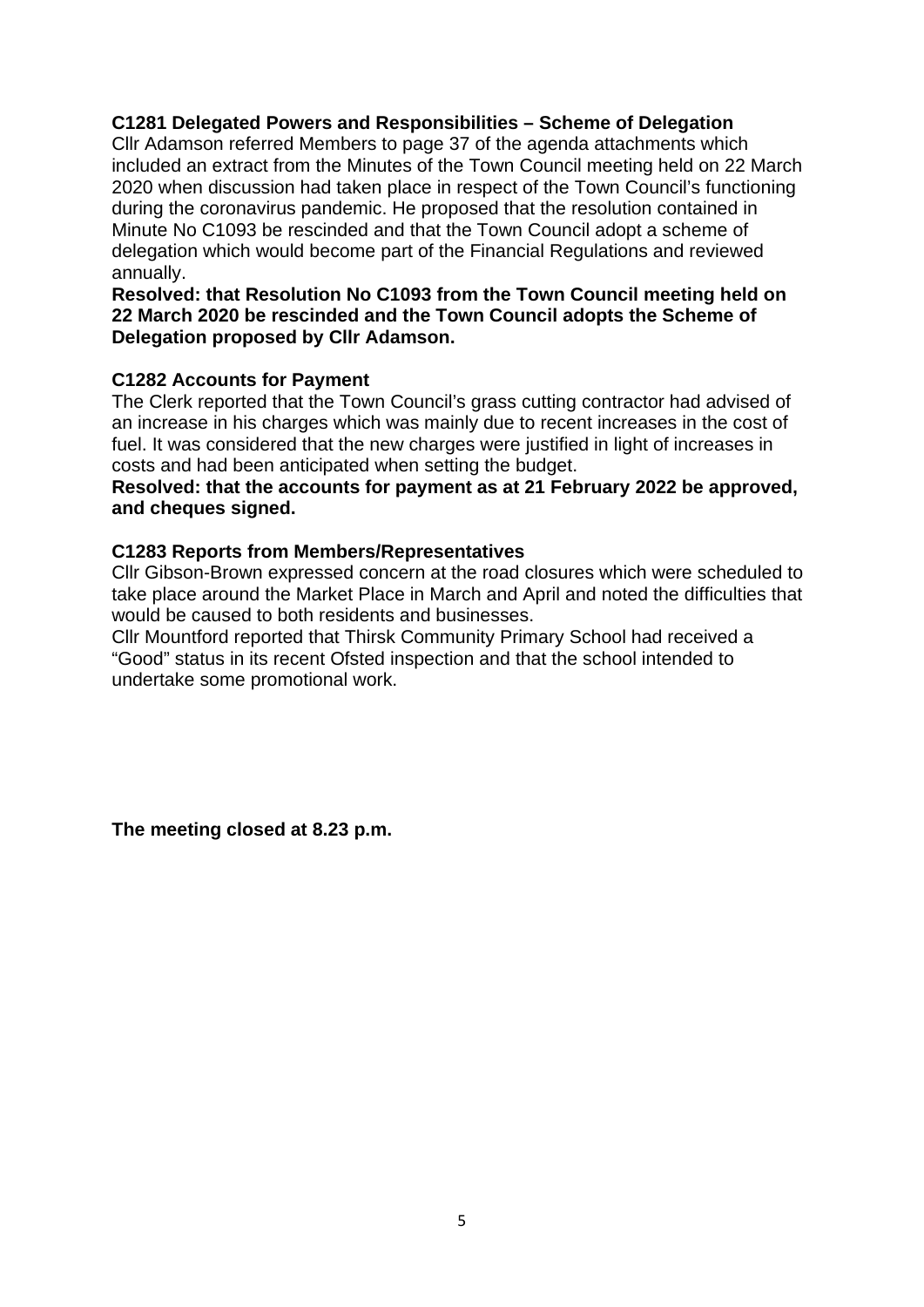### **Minutes of the Meeting of Thirsk Town Council held on Monday, 21 March 2022 at Thirsk & Sowerby Town Hall**

**Present**: Cllrs D Jackson (Chairman), D Adamson, D Duffey, C Hesmondhalgh, K Mountford, C Patterson, A Trueman, S Ward **Apologies:** Cllrs W Gibson-Brown (Holiday), F Potter (Prior commitment), B Smith (Prior commitment) **In attendance**: County/District Cllr G Dadd

### **C1302 Declarations of Interest**

None.

### **C1303 Police Report**

PCSO Warby attended the meeting and circulated the crime report for February 2022. PCSO Warby reported that the North Yorkshire Police Operation Expedite Team was operating in the Thirsk area. Cllr Dadd enquired about county lines drug dealing stating that he had observed some suspicious activity at four a.m. one morning on his way to work. The PCSO advised that such incidents should be reported.

### **C1304 Reports on Matters Relating to Thirsk (a) NYCC**

Cllr Dadd reported that the gas main replacement works in the centre of Thirsk were causing disruption to the flow of traffic.

Cllr Dadd stated that the structural changeover had been signed by the Secretary of State. He advised that there would be no spending of large sums by any Authority unless this was done by agreement.

**(b) HDC**

Nothing reported.

### **C1305 Open Forum**

No members of the public attended the meeting**.** 

### **C1306 Minutes**

**C1306(a) Town Council Meeting held on 21 February 2022 Resolved: that the Minutes of the Meeting of the Town Council held on 21 February 2022 be approved as a correct record. C1306(b) Matters Arising** No matters arising.

**C1307 Committee Minutes and Reports C1307(a) Planning Committee – 21 February 2022** The meeting received the Minutes of the Planning Committee meeting held on 21 February 2022. **Resolved: that the Minutes be received and noted**

### **C1308 Burial Board**

**Resolved: that the applications for memorials for Derek Hoggart, Peter Hunt, Joseph Knowlson, Gary Lynch, Brenda Stephenson and Jacqueline Walker be approved.**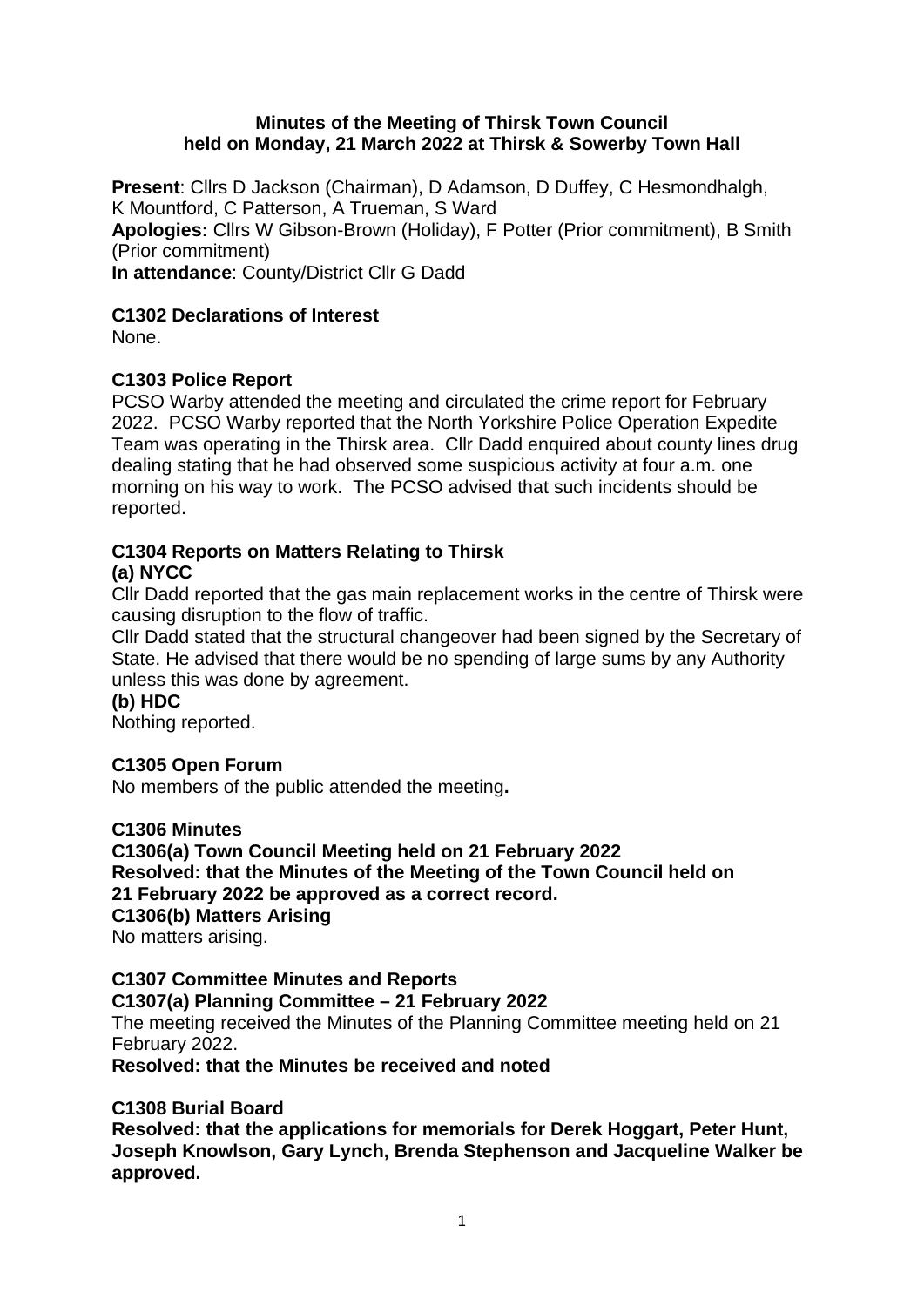# **C1309 Correspondence/Items Raised**

### **C1309(a) Street Collection – Thirsk Market Place**

The meeting received an email dated 18 February 2022 from Hambleton District Council concerning a street collection due to take place on 10 December 2022 by the Northallerton Silver Band.

### **Resolved: that the email be noted.**

### **C1309(b) North Yorkshire Police, Fire and Crime Commissioner Meeting – 26 May 2022**

The meeting received an email dated 18 February 2022 from Yorkshire Local Councils Associations concerning a meeting to be held with Zoe Metcalfe, the North Yorkshire Police, Fire and Crime Commissioner on 26 May 2022.

### **Resolved: that the email be noted.**

### **C1309(c) Hambleton Local Plan**

The meeting received an email dated 24 February 2022 from Hambleton District Council concerning the decision to adopt the Hambleton Local Plan.

### **Resolved: that the email be noted.**

### **C1309(d) Donation to Thirsk Christmas Lights**

The meeting received an email dated 25 February 2022 from Ms J Miller thanking the Town Council for its donation towards the running costs of Thirsk Christmas Lights.

### **Resolved: that the email be noted.**

### **C1309(e) Donation to Thirsk Community Library**

The meeting received an email dated 28 February 2022 from Ms S Burton thanking the Town Council for its donation to Thirsk Community Library.

### **Resolved: that the email be noted.**

### **C1309(f) Planned Road Closure Notification**

The meeting received an email dated 28 February 2022 from North Yorkshire County Council concerning the closure of Blakey Lane, Sowerby for two nights between 23 and 25 March 2022.

### **Resolved: that the email be noted.**

### **C1309(g) National Joint Council for Local Government Services – Cost of Living Increase from 1 April 2021**

The meeting received an email dated 1 March 2022 from Yorkshire Local Councils Associations concerning a cost of living increase of 1.75% from 1 April 2021.

### **Resolved: that the cost of living increase of 1.75% be applied and backdated to 1 April 2021.**

### **C1309(h) Housing Supplementary Planning Document**

The meeting received an email dated 3 March 2022 from Hambleton District Council concerning a Housing Supplementary Planning Document which was available online to be viewed and commented upon between 3 March 2022 and 19 April 2022.

# **Resolved: that the email be noted.**

# **C1309(i) Yorkshire Local Councils Associations – Training Programme**

The meeting received an email and attachment dated 3 March 2022 from Yorkshire Local Councils Associations concerning a training programme for April and May 2022. (previously emailed to members).

**Resolved: that the email be noted.**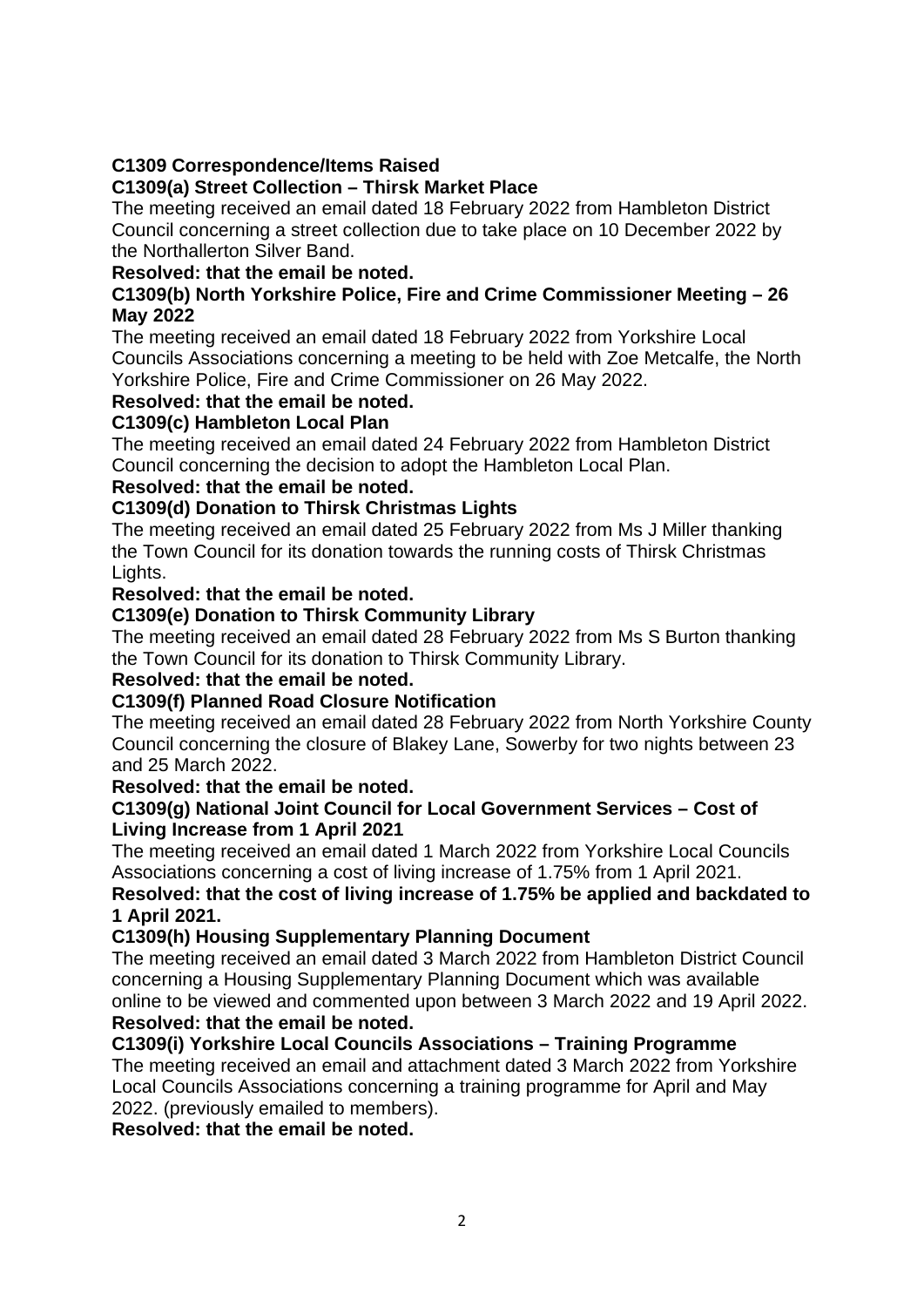# **C1309(j) Pharmaceutical Needs Assessment Surveys**

The meeting received an email dated 4 March 2022 from North Yorkshire County Council concerning a review and digital surveys in respect of local community pharmaceutical services.

### **Resolved: that the email be noted.**

### **C1309(k) Street Collection – Thirsk Market Place**

The meeting received an email dated 4 March 2022 from Hambleton District Council concerning street collections due to take place each Saturday in March 2022 by Thirsk Rotary Club.

### **Resolved: that the email be noted.**

**C1309(l) National Association of Local Councils – Chief Executive's Bulletin** The meeting received a newsletter dated 4 March 2022 from the National Association of Local Councils which included several items of interest (previously emailed to Members).

### **Resolved: that the email be noted.**

**C1309(m) Yorkshire Local Councils Associations – NALC Briefing - Ukraine** The meeting received emails dated 9 and 15 March 2022 from Yorkshire Local Councils Associations (previously emailed to Members) in connection with recent events in Ukraine and which provided useful information in respect of local council general powers. Cllr Trueman gave an update in respect of the help and support given by the people of Thirsk in the form of donations and use of vehicles to transport supplies to Poland. He reported that over £64,000 had been raised to date but that further volunteers were still needed. Discussion took place as to how the Town Council could help and it was suggested that the Council would be guided by Cllr Trueman. Cllr Hesmondhalgh noted the tremendous achievements by the citizens of Thirsk in this matter and that all involved should be proud of themselves. **Resolved:**

### **(i) that the emails be noted;**

**(ii) that the Town Council acknowledges the achievements of the citizens of Thirsk in respect of their efforts to support Ukraine.**

### **C1310 Johnson Close Play Area**

The Clerk reported that a plan had been drawn up by Mr C Amy, amenity contractor, who had suggested that a mature tree be planted in commemoration of the Queen's Platinum Jubilee in the Johnson Close play area once the play equipment had been removed, and that the land become a wildflower area. Mr Amy had also suggested that a new section of fencing be erected along with a gate and that the existing hedging and shrubbery remain. Cllr Hesmondhalgh proposed that an English oak tree be planted.

**Resolved: that the plan prepared by Mr C Amy be approved.**

### **C1311 Accounts for Payment**

**Resolved: that the accounts for payment as 21 March 2022 be approved and cheques signed.**